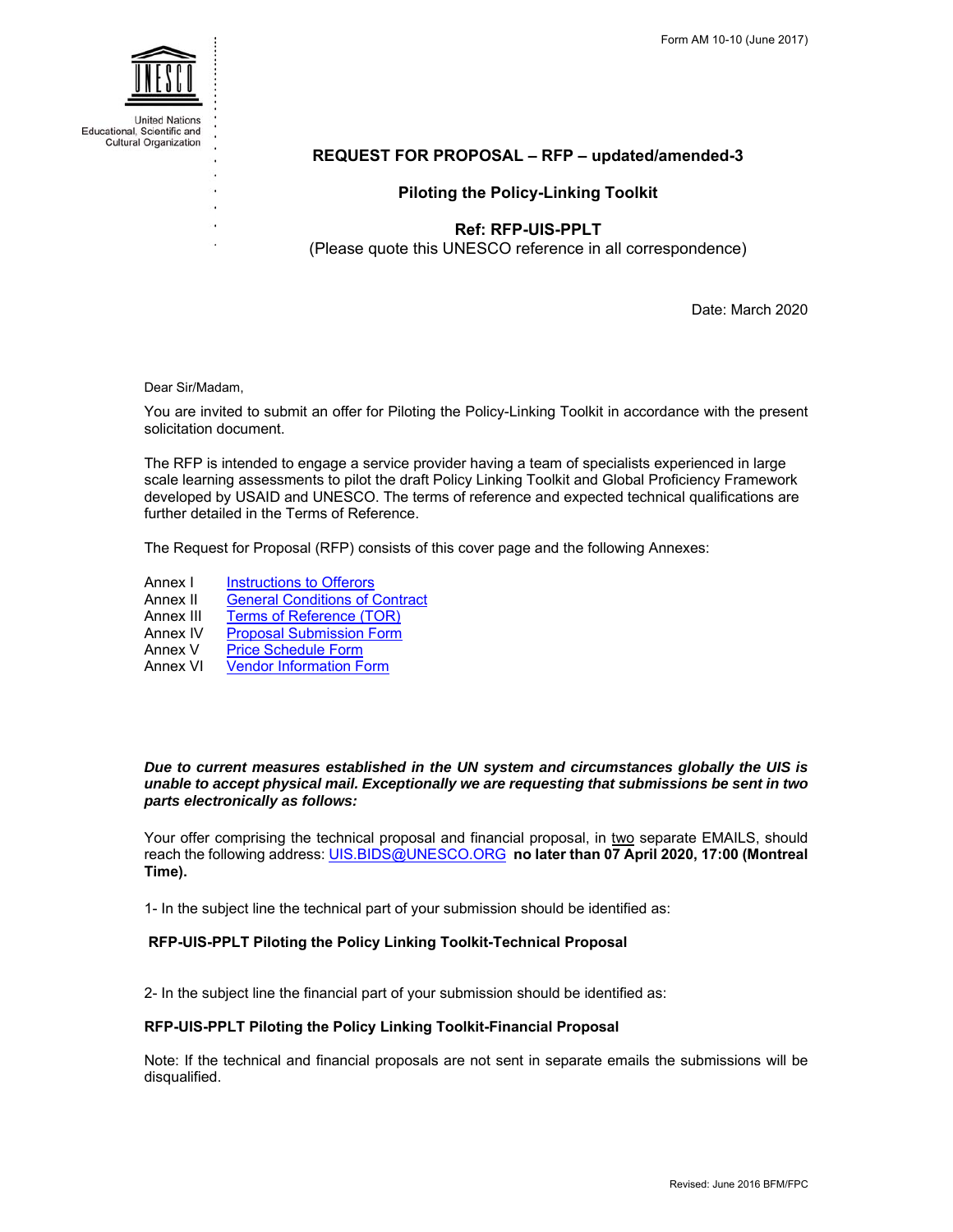This letter is not to be construed in any way as an offer to contract with your firm/institution. Your proposal could, however, form the basis for a contract between your company and the UNESCO Institute for Statistics.

You are requested to acknowledge the receipt of this letter and to indicate whether or not you will be submitting a proposal. For this purpose, and for any requests for clarification, please contact Adolfo Imhof at uis.procurement@unesco.org.

For and on behalf of the UNESCO Institute for Statistics

Silvia Montoya, Director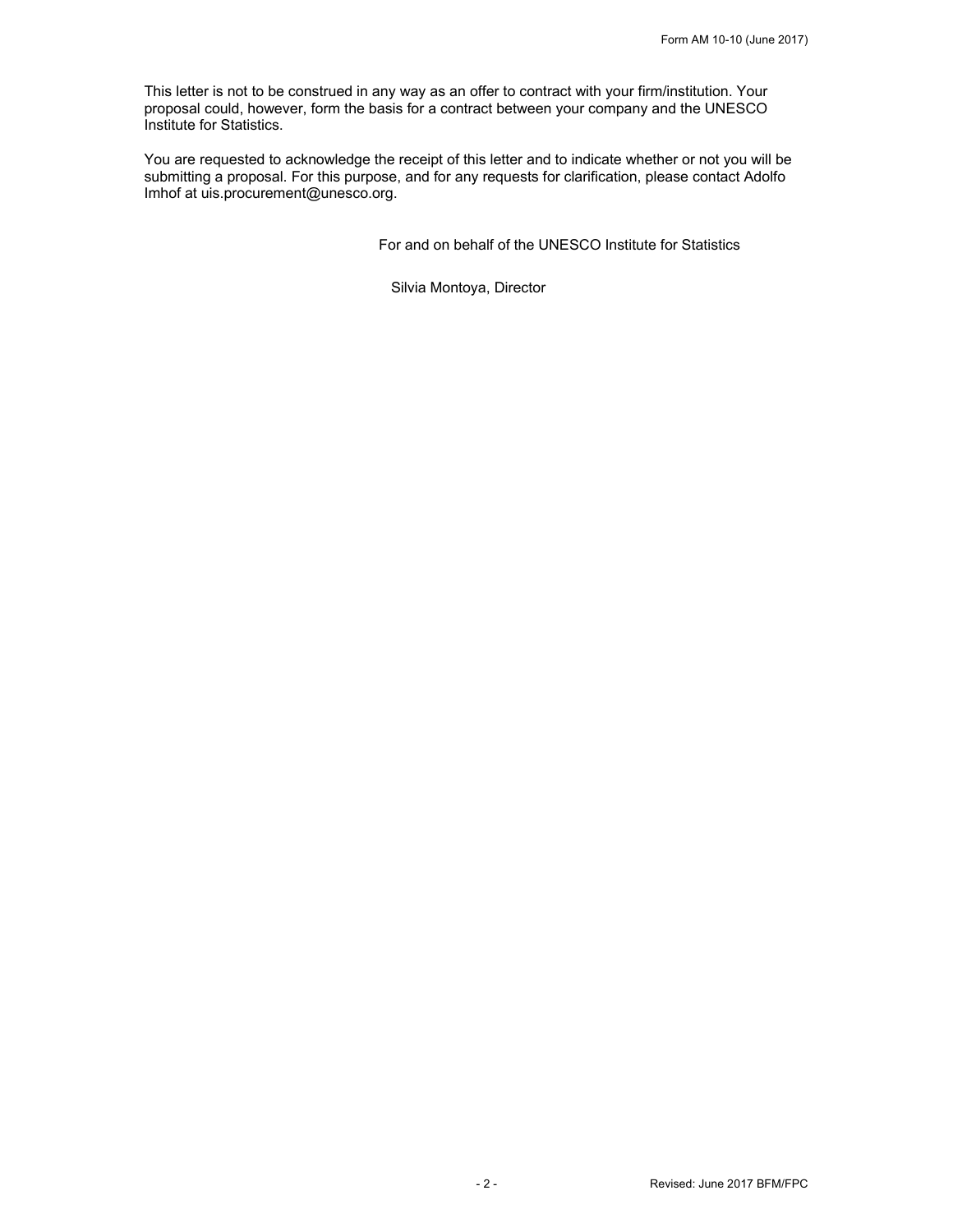*These instructions contain general guidelines and instructions on the preparation, clarification, and submission of Proposals.* 

# **A. INTRODUCTION**

## **1. General**

The purpose of this Request for Proposal (RFP) is to invite Sealed Proposals for professional services to be provided to the United Nations Educational, Scientific and Cultural Organization Institute for Statistics hereinafter referred to as UIS.

## **2. Eligible bidders**

Bidders should not be associated, or have been associated in the past, directly or indirectly, with a firm or any of its affiliates which have been engaged by UIS to provide consulting services for the preparation of the Terms of Reference, and other documents to be used for the procurement of services to be purchased under this Request for Proposal.

This bid is open to all national and international suppliers who are legally constituted, can provide the requested services.

Bidders are ineligible if at the time of submission of the offer:

(a) The bidder is on the exclusion list published on the global portal for suppliers of the United Nations Organization, (http://www.ungm.org) due to fraudulent activities.

(b) The name of the bidder appears on the Consolidated United Nations Security Council Sanctions List which includes all individuals and entities subject to sanctions measures imposed by the Security Council.

(c)The bidder is excluded by the World Bank Group.

## **3. Fraud and corruption**

UIS requires that bidders, contractors and their subcontractors adhere to the highest standard of moral and ethical conduct during the procurement and execution of UIS contracts and do not engage in corrupt, fraudulent, collusive, coercive or obstructive practices.

For the purpose of this provision such practices are collectively referred to as "fraud and corruption":

- "Corrupt practice" is the offering, giving, receiving or soliciting, directly or indirectly, an undue advantage, in order that the person receiving the advantage, or a third person, act or refrain from acting in the exercise of their official duties, or abuse their real or supposed influence;
- "Fraudulent practice" is a knowing misrepresentation of the truth or concealment of a material fact aiming at misleading another party in view of obtaining a financial or other benefit or avoiding an obligation, or in view of having another party act to their detriment ;
- "Collusive practice" means an arrangement between two or more parties designed to achieve an improper purpose, including influencing improperly the actions of another party ;
- "Coercive practice" means impairing or harming, or threatening to impair or harm, directly or indirectly, any party or the property of the party to influence improperly the actions of a party.
- "Obstructive practice" means acts intended to materially impede the exercise of UIS's contractual rights of audit, investigation and access to information, including destruction, falsification, alteration or concealment of evidence material to a UIS investigation into allegations of fraud and corruption.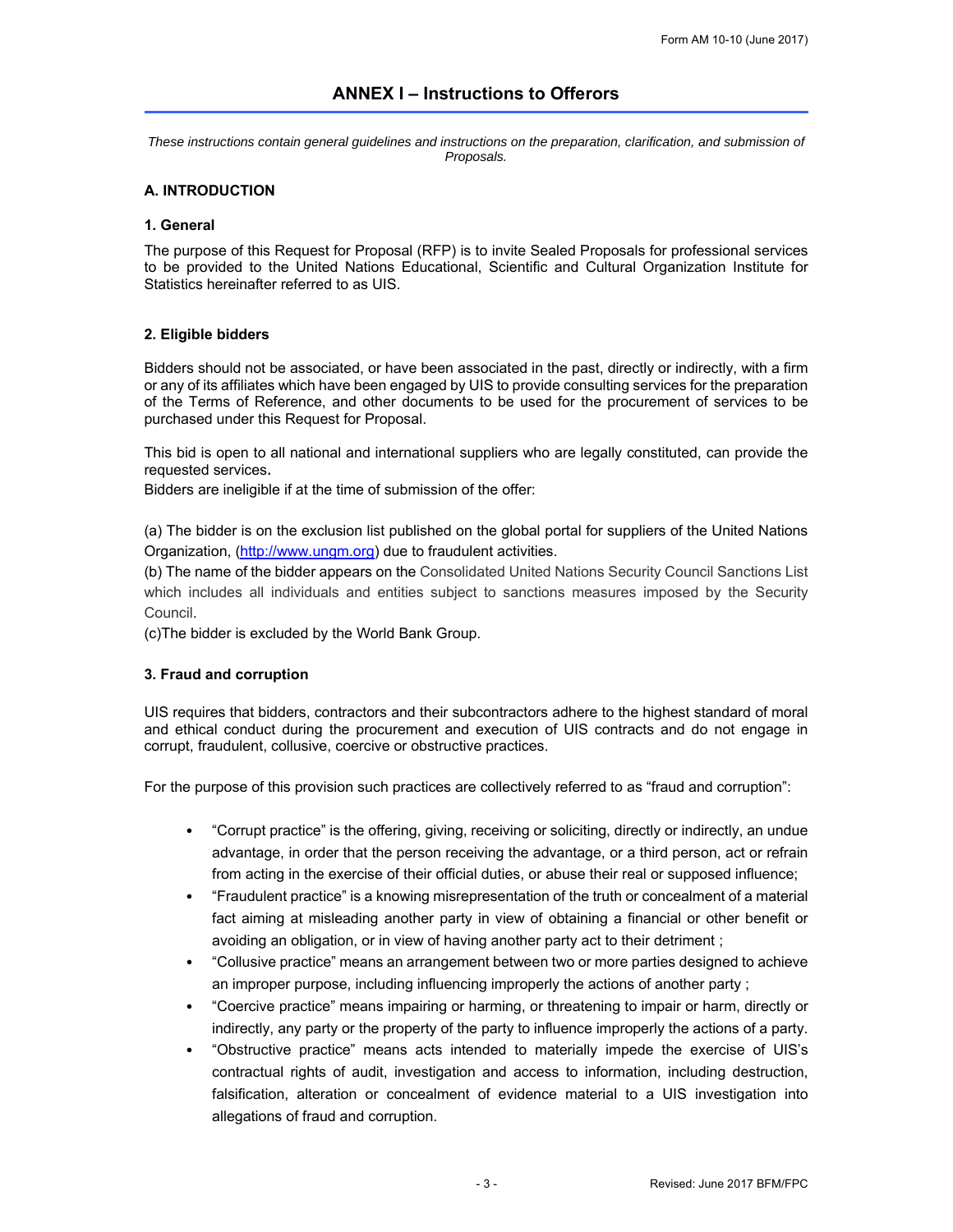• "Unethical practice" means conduct or behaviour that is contrary to Staff or Supplier codes of conduct, such as those relating to conflict of interest, gifts, hospitality, postemployment provisions, abuse of authority and harassment.

UIS expects that all suppliers who wish to do business with UIS will embrace the United Nations Supplier Code of Conduct

UN Agencies have adopted a zero tolerance policy on gifts and therefore, it is of overriding importance that UIS staff should not be placed in a position where their actions may constitute or could be reasonably perceived as reflecting favourable treatment of an individual or entity by accepting offers of gifts, hospitality or other similar favours. Vendors are therefore requested not to send or offer gifts or hospitality to UIS personnel.

UIS will:

- Reject a proposal to award a contract if it determines that a vendor recommended for award has engaged in fraud and corruption in competing for the contract in question.
- Cancel or terminate a contract if it determines that a vendor has engaged in fraud and corruption in competing for or in executing a UIS contract.
- Declare a vendor ineligible, either indefinitely or for a stated period of time, to become a UN registered vendor if it at any time determines that the vendor has engaged in fraud and corruption in competing for or in executing a UIS contract.

Any concern or evidence that corruption or fraud may have occurred or is occurring related to a UIS contract shall be forwarded to the Office of Internal Oversight. Please refer to how-to-report-fraudcorruption-or-abuse.

# **4. Cost of Proposal**

The Offeror shall bear all costs associated with the preparation and submission of the Proposal and UIS will in no case be responsible or liable for those costs, regardless of the conduct or outcome of the solicitation.

# **B. SOLICITATION DOCUMENTS**

# **5. Contents of Solicitation Documents**

Proposals must offer services for the total requirement. Proposals offering only part of the requirement will be rejected. The Offeror is expected to examine all corresponding instructions, forms, terms and specifications contained in the Solicitation Documents. Failure to comply with these documents will be at the Offeror's risk and may affect the evaluation of the Proposal.

# **6. Clarification of Solicitation Documents**

A prospective Offeror requiring any clarification of the Solicitation Documents may notify UIS in writing at the organisation's mailing address or fax or email number indicated in the RFP. UIS will respond in writing to any request for clarification of the Solicitation Documents that it receives earlier than two weeks prior to the deadline for the submission of Proposals. Written copies of the organisation's response (including an explanation of the query but without identifying the source of inquiry) may be sent to all prospective Offerors that have received the Solicitation Documents.

# **7. Amendments of Solicitation Documents**

At any time prior to the deadline for submission of Proposals, UIS may, for any reason, whether at its own initiative or in response to a clarification requested by a prospective Offeror, modify the Solicitation Documents by amendment.

All prospective Offerors that have received the Solicitation Documents will be notified in writing of all amendments to the Solicitation Documents.

In order to afford prospective Offerors reasonable time in which to take the amendments into account in preparing their offers, UIS may, at its discretion, extend the deadline for the submission of Proposals.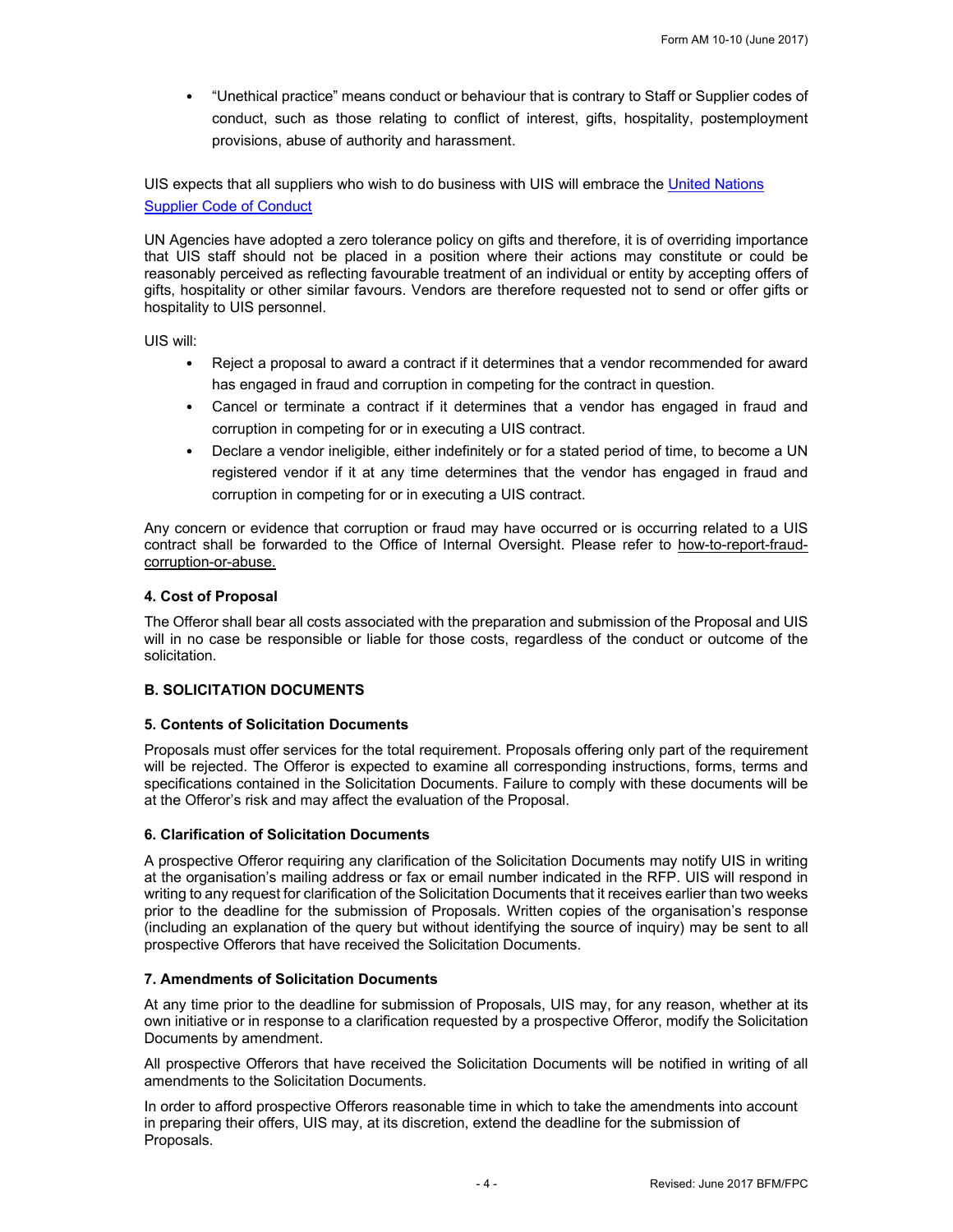# **C. PREPARATION OF PROPOSALS**

The offers received must include information in sufficient scope and detail to allow UIS to consider whether the company has the necessary capability, experience, expertise, financial strength and the required capacity to perform the services satisfactorily.

# **8. Language of the Proposal**

The Proposals prepared by the Offeror and all correspondence and documents relating to the Proposal exchanged by the Offeror and UIS shall be written in English. Any printed literature furnished by the Offeror may be written in another language so long as accompanied by a translation of its pertinent passages in which case, for purposes of interpretation of the Proposal, the language as stated in the Solicitation Documents applies.

# **9. Documents Comprising the Proposal**

The Proposal shall comprise the following components:

- a) Proposal submission form;
- b) Operational and technical part of the Proposal, including documentation to demonstrate that the Offeror meets all requirements;
- c) Price schedule, completed in accordance with clauses 10 &11;

# **10. Proposal Form - Presentation of the technical proposal**

The Offeror shall structure the technical part of its Proposal as follows:

# **10.1. Description of the firm/institution and its qualifications**

## (a) Management Structure

This Section should provide corporate orientation to include company's profile (year and country of incorporation – copy of certificate of incorporation), a brief description of present activities focusing on services related to the Proposal as well as an outline of recent experience on similar projects, including experience in the country.

The firm/institution should describe the organizational unit(s) that will become responsible for the contract, and the general management approach towards a project of this kind. The Offeror should identify the person(s) representing the Offeror in any future dealing with UIS.

Offeror to provide supporting information as to firm's technical reliability, financial and managerial capacity to perform the services.

## (b) Resource Plan

This Section should fully explain the Offeror's resources in terms of personnel and facilities necessary for the performance of the requirements, and any plans for their expansion. It should describe Offeror's current capabilities/facilities and any plans for their expansion.

## **10.2. Proposed Approach, Methodology, Timing and Outputs**

This section should demonstrate the Offeror's responsiveness to the TOR and include detailed description of the manner in which the firm/institution would respond to the TOR, addressing the requirements, as specified, point by point. You should include the number of person-working days in each specialization that you consider necessary to carry out all work required.

For assessment of your understanding of the requirements please include any assumptions as well as comments on the data, support services and facilities to be provided by the beneficiary as indicated in the Statement of Requirements/TOR, or as you may otherwise believe to be necessary.

## **10.3. Proposed Personnel**

In this section, the offeror should reflect the project staffing including the work tasks to be assigned to each staff member as well as their qualifications with reference to practical experience relating to specialization area of the project for each proposed staff. The complete CV's of proposed staff is to be submitted.

If applicable, this staffing proposal should be supported by an organigram illustrating the reporting lines, together with a description of such organization structure.

The technical part of the Proposal should not contain any pricing information whatsoever on the services offered. Pricing information shall be separated and only contained in the appropriate Price Schedule.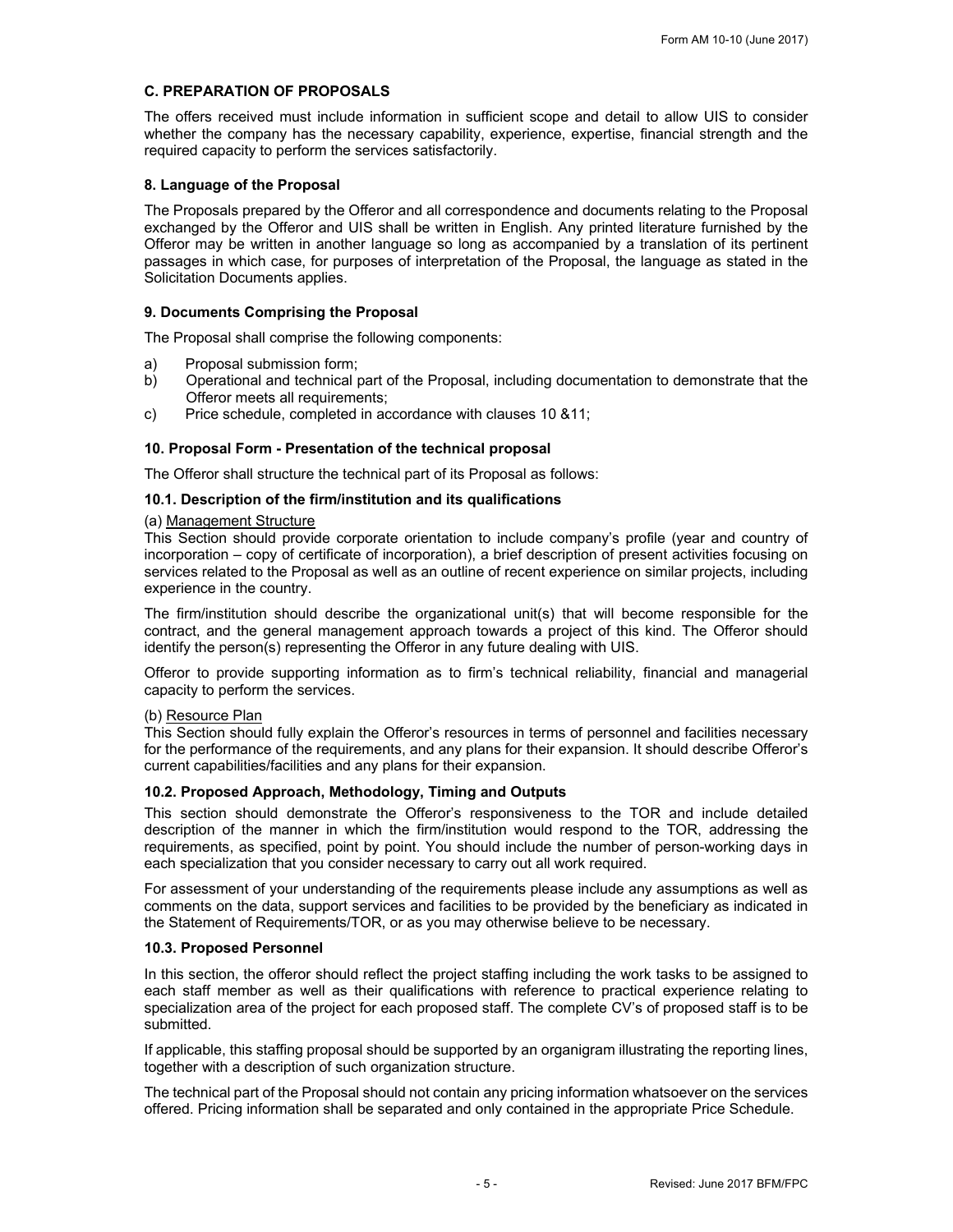It is mandatory that the Offeror's Proposal numbering system corresponds with the numbering system as provided in the TOR. All references to descriptive material and brochures should be included in the respective paragraph, though material/documents themselves may be provided as annexes to the Proposal/response.

## **11. Price Proposal**

The Offeror shall indicate on an appropriate Price Schedule, an example of which is contained in the Price Schedule sheet, the prices of services it proposes to supply under the contract, if selected.

### **12. Proposal currencies**

Your separate price envelop must contain an overall quotation in a single currency. All prices shall be quoted in US dollars.

### **13. Period of validity of proposals**

Proposals shall remain valid for ninety (90) days after the date of Proposal submission prescribed by UIS, pursuant to the deadline clause. A Proposal valid for a shorter period may be rejected by UIS on the grounds that it is non-responsive.

### **14. Format and signing of proposals**

If the technical and financial proposals are not sent in separate emails the submissions will be disqualified.

### **15. Payment**

In full consideration for the complete and satisfactory performance of the services of the contract, UIS shall effect payments to the Contractor within 30 days after receipt and acceptance of the invoices submitted by the contractor for services provided.

### **D. SUBMISSION OF PROPOSALS**

### **16. Sealing and marking of proposals**

*Due to current measures established in the UN system and circumstances globally the UIS is unable to accept physical mail. Exceptionally we are requesting that submissions be sent in two parts electronically as follows:* 

Your offer comprising the technical proposal and financial proposal, in two separate EMAILS, should reach the following address: UIS.BIDS@UNESCO.ORG **no later than 07 April 2020, 17:00 (Montreal Time).**

1- In the subject line the technical part of your submission should be identified as:

## **RFP-UIS-PPLT Piloting the Policy Linking Toolkit-Technical Proposal**

2- In the subject line the financial part of your submission should be identified as:

### **RFP-UIS-PPLT Piloting the Policy Linking Toolkit-Financial Proposal**

Note: If the technical and financial proposals are not sent in separate emails the submissions will be disqualified.

### **17. Deadline for submission of proposals**

Proposals must be received on or before the date and time specified on the cover page of these Solicitation Documents.

UIS may, at its own discretion extend this deadline for the submission of Proposals by amending the solicitation documents in accordance with clause *Amendments of Solicitation Documents*.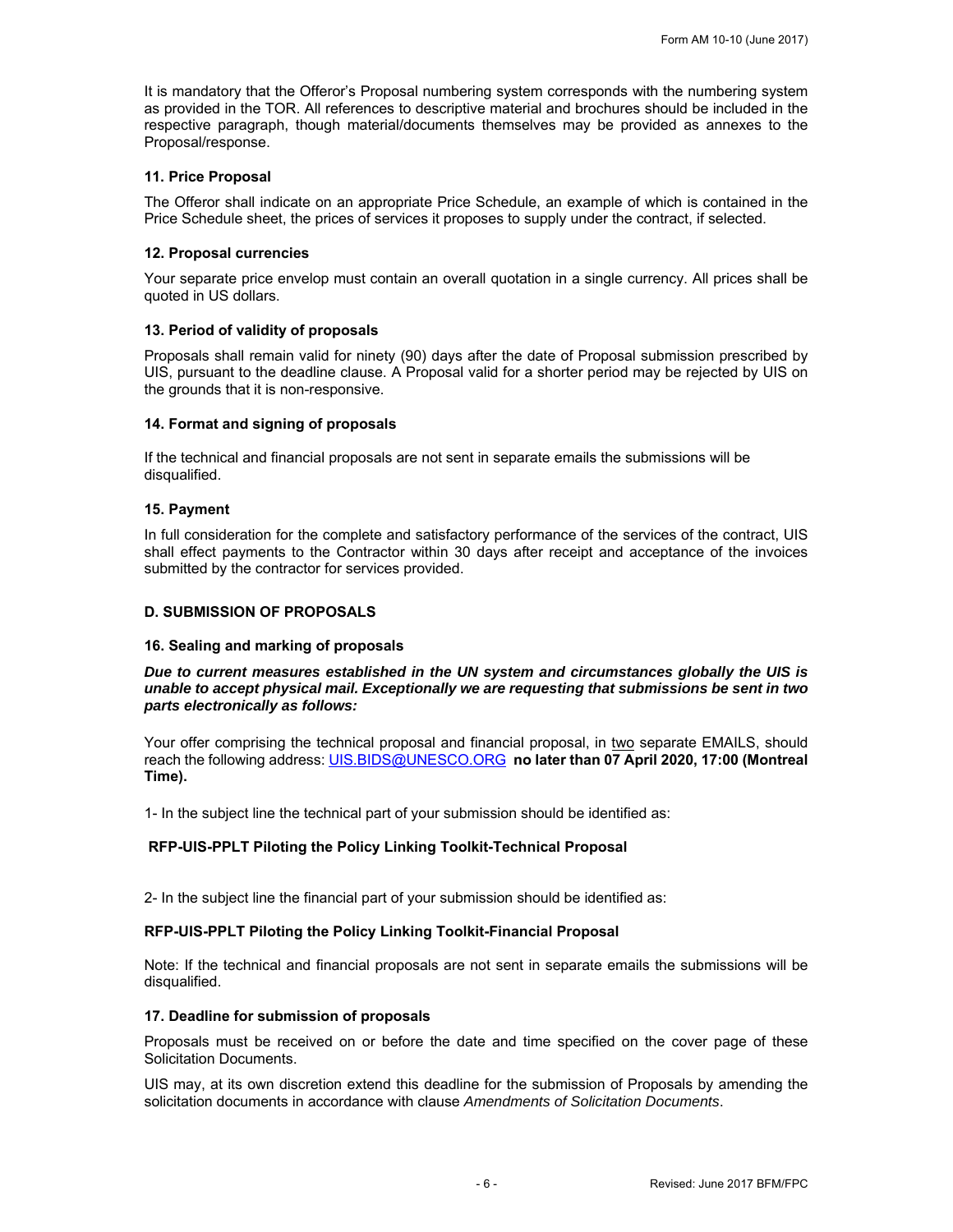## **18. Late Proposals**

Any Proposal received by UIS after the deadline for submission of proposals, pursuant to clause *Deadline for the submission of proposals*, will be rejected.

### **19. Modification and withdrawal of Proposals**

The Offeror may withdraw its Proposal after the Proposal's submission, provided that written notice of the withdrawal is received by UIS prior to the deadline specified in the RFP. Proposals may not be modified or withdrawn after that time.

## **E. OPENING AND EVALUATION OF PROPOSALS**

## **20. Opening of proposals**

UIS representatives will open all Proposals after the deadline for submissions and in accordance with the rules and regulations of the organization.

# **21. Clarification of proposals**

To assist in the examination, evaluation and comparison of Proposals, UIS may at its discretion, ask the Offeror for clarification of its Proposal. The request for clarification and the response shall be in writing and no change in price or substance of the Proposal shall be sought, offered or permitted.

## **22. Preliminary examination**

UIS will examine the Proposals to determine whether they are complete, whether any computational errors have been made, whether the documents have been properly signed, and whether the Proposals are generally in order.

Prior to the detailed evaluation, UIS will determine the substantial responsiveness of each Proposal to the Request for Proposals (RFP). For purposes of these Clauses, a substantially responsive Proposal is one, which conforms to all the terms and conditions of the RFP without material deviations. The determination of a Proposal's responsiveness is based on the contents of the Proposal itself without recourse to extrinsic evidence.

A Proposal determined as not substantially responsive will be rejected by UIS.

## **23. Evaluation and comparison of proposals**

A two-stage procedure will be used in evaluating the proposals, with evaluation of the technical component being completed prior to any price component being opened and compared. The Price Component will be opened only for submissions that passed the minimum score of 70 % of the total points obtainable for the technical evaluation.

The technical proposal is evaluated on the basis of its responsiveness to the Terms of Reference (TOR).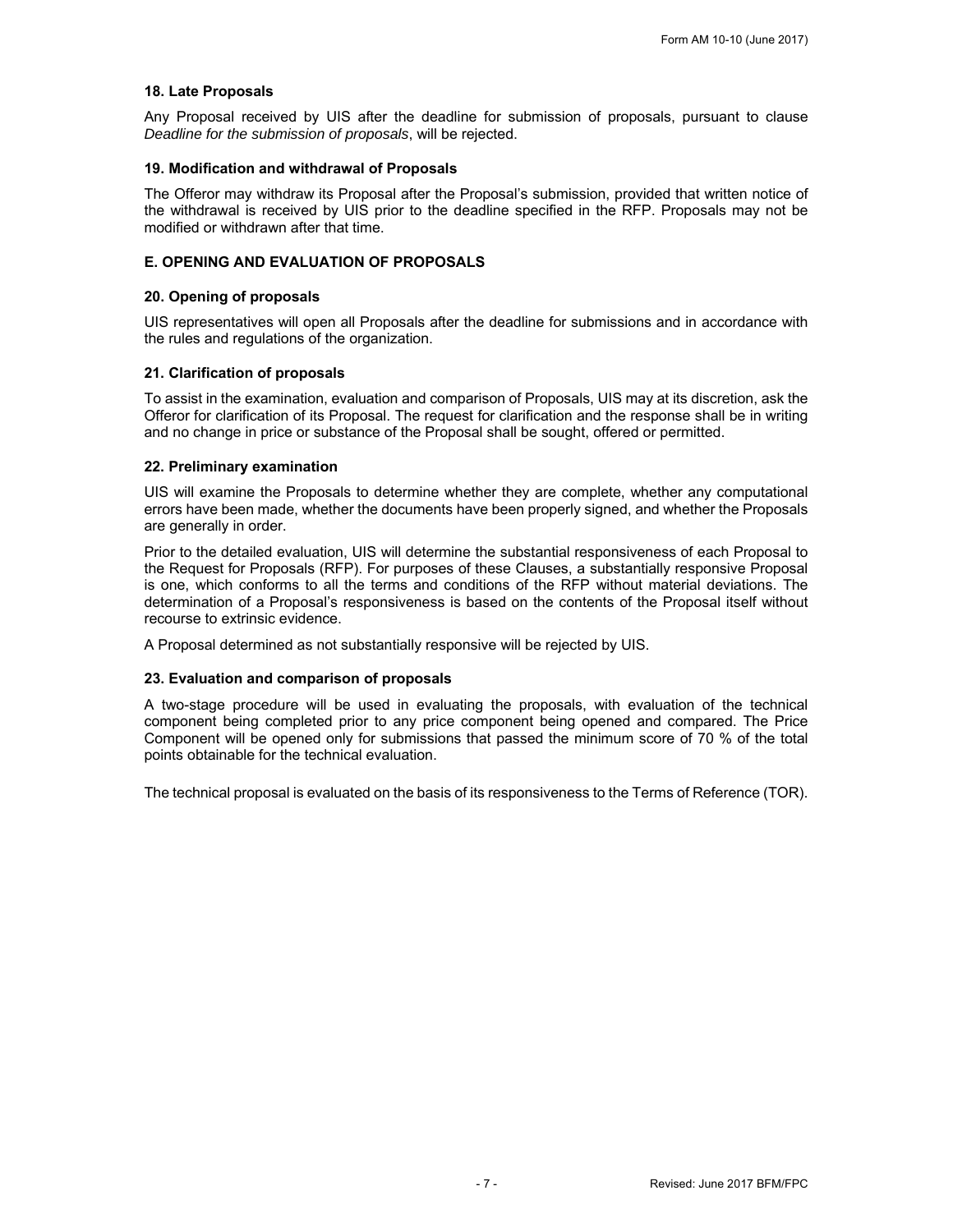# **HIGHEST TOTAL SCORE OF WEIGHTED TECHNICAL AND FINANCIAL CRITERIA**

The price proposal of all offerors, who have attained minimum 70 % score in the technical evaluation, will be compared. *The contract will be awarded to the offeror that receives the highest score out of a pre-determined set of weighted technical and financial criteria as specified below.* 

|                  |                                                               | <b>Points</b> | Name of Firm / Institution |   |  |
|------------------|---------------------------------------------------------------|---------------|----------------------------|---|--|
|                  | <b>Sample: Summary of Technical Proposal Evaluation Forms</b> | Obtainable    | А                          | в |  |
|                  | Expertise of Firm / Institution submitting Proposal           | 200           |                            |   |  |
| $\overline{2}$ . | Proposed Work Plan and Approach                               | 100           |                            |   |  |
| 3.               | Personnel                                                     | 300           |                            |   |  |
|                  | <b>Sub-total for Technical Evaluation</b>                     | 600           |                            |   |  |

### *Technical Proposal Evaluation Form*

### *Financial Proposal Evaluation Form*

|  |                                              | <b>Points</b>     | Name of Firm / Institution |  |  |
|--|----------------------------------------------|-------------------|----------------------------|--|--|
|  | <b>Sample: Summary of Financial Proposal</b> | Obtainable<br>400 |                            |  |  |
|  | <b>Financial Proposal</b>                    |                   |                            |  |  |
|  | <b>Sub-total for Financial Evaluation</b>    | 400               |                            |  |  |

Evaluation of the price proposals (of all Offerors who have attained minimum 70 % score in the technical evaluation) will be based on the weight scoring method as follows:

- Financial proposals are opened and list of prices is prepared, where the lowest price is ranked as the first one (receiving highest amount of points) and the most expensive as the last one (receiving the least amount of points).
- Lowest price is given maximum points (e.g. 400), for other prices the points are assigned based on the following formula: [Amount of points = lowest price/other price \* total points obtainable for financial proposal]

An example:

- Offeror A lowest price ranked as  $1<sup>st</sup>$  in the amount of USD 10,000 = a
- Offeror B second lowest price ranked as  $2<sup>nd</sup>$  in the amount of USD 20,000 = b Points assigned to A = 400 & Points assigned to B = 200 (following formula:  $a/b * 400$  i.e. 10,000/20,000 \* 400 = 200 points)

| <b>Sample: Summary of Financial</b><br><b>Proposal Evaluation Forms</b> |                              | <b>Points</b>     | Name of Firm / Institution |   |  |  |
|-------------------------------------------------------------------------|------------------------------|-------------------|----------------------------|---|--|--|
|                                                                         |                              | <b>Obtainable</b> |                            | B |  |  |
|                                                                         | Sub-total Technical Proposal | 600               |                            |   |  |  |
|                                                                         | Sub-total Financial Proposal | 400               |                            |   |  |  |
|                                                                         | <b>Total 1000</b>            |                   |                            |   |  |  |

## *Combined Technical and Financial Evaluation Form*

## **F. AWARD OF CONTRACT**

# **24. Award criteria, award of contract**

UIS reserves the right to accept or reject any Proposal, and to annul the solicitation process and reject all Proposals at any time prior to award of contract, without thereby incurring any liability to the affected Offeror or any obligation to inform the affected Offeror or Offerors of the grounds for such action.

Prior to expiration of the period of proposal validity, UIS will award the contract to the qualified Offeror whose Proposal after being evaluated is considered to be the most responsive to the needs of the organisation and activity concerned.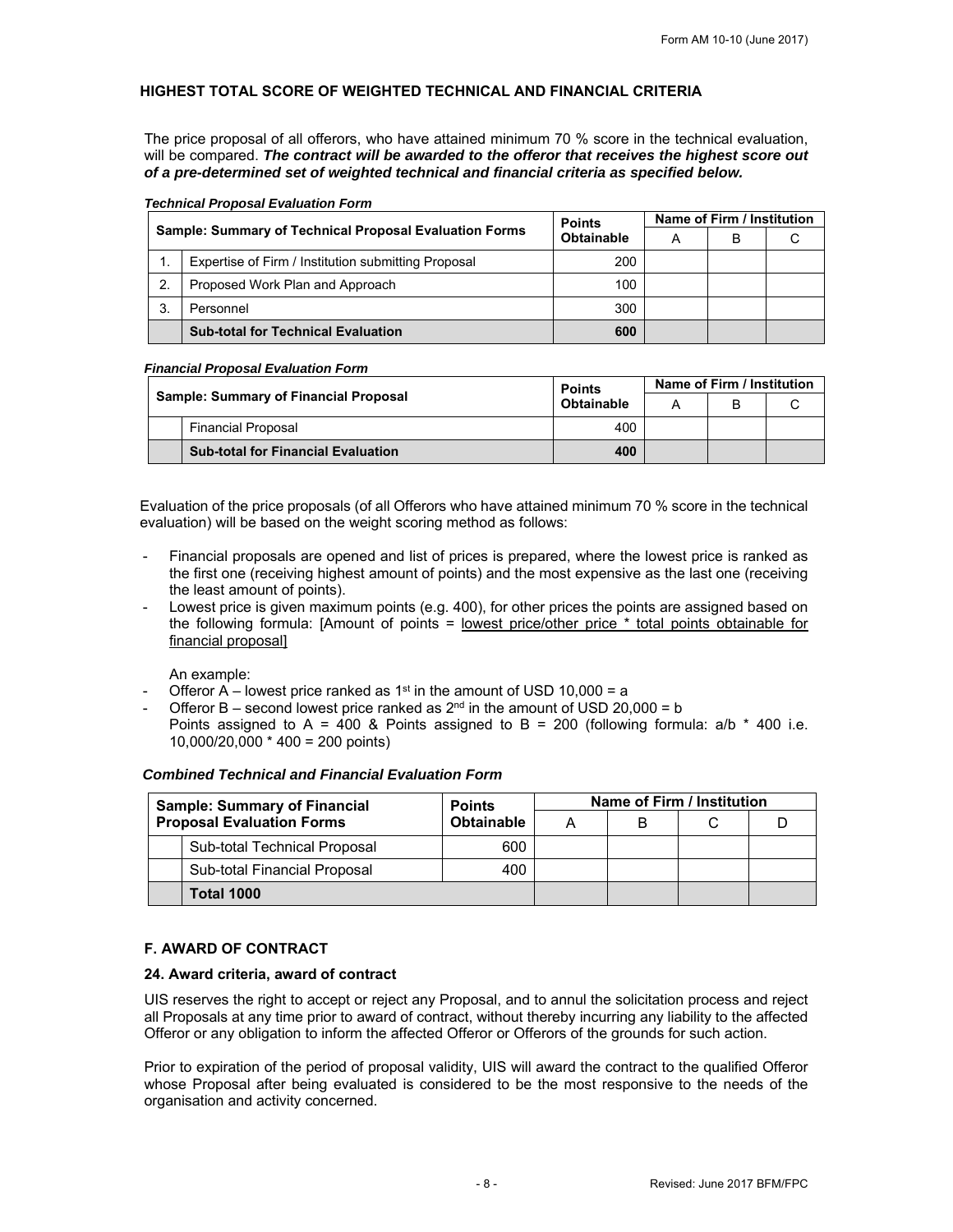# **25. Purchaser's right to vary requirements at time of award and to negotiate**

UIS reserves the right at the time of award of contract to increase or decrease by up to 20% the quantity of services and goods specified in the RFP without any change in hourly/daily or any other rates or prices proposed by the Bidders or other terms and conditions.

UIS reserves the right to undertake further negotiations on the proposed offer.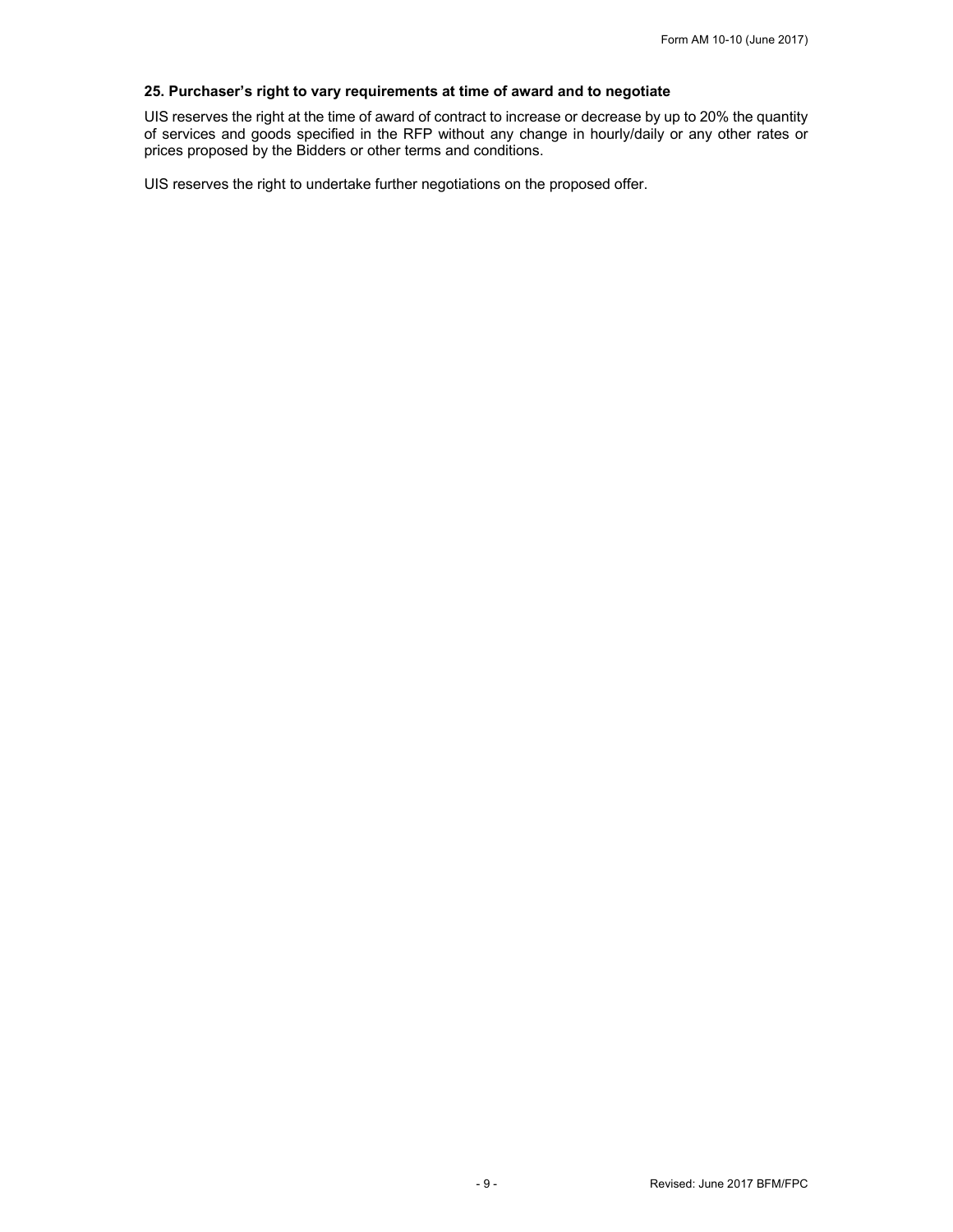# **ANNEX II – General Terms and Conditions for Professional Services**

### **1. LEGAL STATUS**

The Contractor shall be considered as having the legal status of an independent contractor vis-à-vis UNESCO. The Contractor's personnel and sub-contractors shall not be considered in any respect as being the employees or agents of UNESCO.

#### **2. SOURCE OF INSTRUCTIONS**

The Contractor shall neither seek nor accept instructions from any authority external to UNESCO in connection with the performance of its services under this Contract. The Contractor shall refrain from any action, which may adversely affect UNESCO or the United Nations and shall fulfill its commitments with the fullest regard to the interests of UNESCO.

#### **3. CONTRACTOR'S RESPONSIBILITY FOR EMPLOYEES**

The Contractor shall be responsible for the professional and technical competence of its employees and will select, for work under this Contract, reliable individuals who will perform effectively in the implementation of this Contract, respect the local customs, and conform to a high standard of moral and ethical conduct.

#### **4. ASSIGNMENT**

The Contractor shall not assign, transfer, pledge or make other disposition of this Contract or any part thereof, or any of the Contractor's rights, claims or obligations under this Contract except with the prior written consent of UNESCO.

#### **5. SUB-CONTRACTING**

In the event the Contractor requires the services of sub-contractors, the Contractor shall obtain the prior written approval and clearance of UNESCO for all sub-contractors. The approval of UNESCO of a subcontractor shall not relieve the Contractor of any of its obligations under this Contract. The terms of any sub-contract shall be subject to and conform with the provisions of this Contract.

#### **6. OFFICIALS NOT TO BENEFIT**

The Contractor warrants that no official of UNESCO has received or will be offered by the Contractor any direct or indirect benefit arising from this Contract or the award thereof. The Contractor agrees that breach of this provision is a breach of an essential term of this Contract.

#### **7. INDEMNIFICATION**

The Contractor shall indemnify, hold and save harmless, and defend, at its own expense, UNESCO, its officials, agents, and employees from and against all suits, claims, demands, and liability of any nature or kind, including their costs and expenses, arising out of acts or omissions of the Contractor, or the Contractor's employees, officers, agents or subcontractors, in the performance of this Contract. This provision shall extend, inter-alia, to claims and liability in the nature of workmen's compensation, products liability and liability arising out of the use of patented inventions or devices, copyrighted material or other intellectual property by the Contractor, its employees, officers, agents, servants or sub-contractors. The obligations under this Article do not lapse upon termination of this Contract.

#### **8. INSURANCE AND LIABILITIES TO THIRD PARTIES**

The Contractor shall provide and thereafter maintain insurance against all risks in respect of its property and any equipment used for the execution of this Contract. The Contractor shall provide and thereafter maintain all appropriate workmen's compensation insurance, or its equivalent, with respect to its employees to cover claims for personal injury or death in connection with this Contract. The Contractor shall also provide and thereafter maintain liability insurance in an adequate amount to cover third party claims for death or bodily injury, or loss of or damage to property, arising from or in connection with the provision of services under this Contract or the operation of any vehicles, The Contractor shall provide and thereafter maintain all appropriate workmen's compensation insurance, or its equivalent, with respect to its employees to cover claims for personal injury or death in connection with this Contract or the operation of any vehicles, boats, airplanes or other equipment owned or leased by the Contractor or its agents, servants, employees or sub-contractors performing work or services in connection with this Contract. Except for the workmen's compensation insurance, the insurance policies under this Article shall:

8.1 Name UNESCO as additional insured;

8.2 Include a waiver of subrogation of the Contractor's rights to the insurance carrier against UNESCO;

8.3 Provide that UNESCO shall receive thirty (30) days written notice from the insurers prior to any cancellation or change of coverage8.4 The Contractor shall, upon request, provide UNESCO with satisfactory evidence of the insurance required under this Article.

#### **9. ENCUMBRANCES/LIENS**

The Contractor shall not cause or permit any lien, attachment or other encumbrance by any person to be placed on file or to remain on file in any public office or on file with UNESCO against any monies due or to become due for any work done or materials furnished under this Contract, or by reason of any other claim or demand against the Contractor.

### **10. TITLE TO EQUIPMENT**

Title to any equipment and supplies that may be furnished by UNESCO shall rest with UNESCO and any such equipment shall be returned to UNESCO at the conclusion of this Contract or when no longer needed by the Contractor. Such equipment, when returned to UNESCO, shall be in the same condition as when delivered to the Contractor, subject to normal wear and tear. The Contractor shall be liable to compensate UNESCO for equipment determined to be damaged or degraded beyond normal wear and tear.

#### **11. COPYRIGHT, PATENTS AND OTHER PROPRIETARY RIGHTS**

UNESCO shall be entitled to all intellectual property and other proprietary rights including but not limited to patents, copyrights, and trademarks, with regard to products, or documents and other materials which bear a direct relation to or are produced or prepared or collected in consequence of or in the course of the execution of this Contract. At UNESCO's request, the Contractor shall take all necessary steps, execute all necessary documents and generally assist in securing such proprietary rights and transferring them to UNESCO in compliance with the requirements of the applicable law

#### **12. USE OF NAME, EMBLEM OR OFFICIAL SEAL OF UNESCO OR THE UN**

The Contractor shall not advertise or otherwise make public the fact that it is a Contractor with UNESCO, nor shall the Contractor, in any manner whatsoever use the name, emblem or official seal of UNESCO, or any abbreviation of the name of UNESCO in connection with its business or otherwise.

#### **13. CONFIDENTIAL NATURE OF DOCUMENTS AND INFORMATION**

Drawings, photographs, plans, reports, recommendations, estimates, documents and all other data compiled by or received by the Contractor under this Contract shall be the property of UNESCO, shall be treated as confidential and shall be delivered only to UNESCO authorized officials on completion of work under this Contract. The Contractor may not communicate at any time to any other person, Government or authority external to UNESCO, any information known to it by reason of its association with UNESCO, which has not been made public except with the authorization of UNESCO; nor shall the Contractor at any time use such information to private advantage. These obligations do not lapse upon termination of this Contract.

#### **14. FORCE MAJEURE; OTHER CHANGES IN CONDITIONS**

Force majeure, as used in this Article, means acts of God, war (whether declared or not), invasion, revolution, insurrection, or other acts of a similar nature or force, which are beyond the control of the Parties. In the event of and as soon as possible after the occurrence of any cause constituting force majeure, the Contractor shall give notice and full particulars in writing to UNESCO, of such occurrence or change if the Contractor is thereby rendered unable, wholly or in part, to perform its obligations and meet its responsibilities under this Contract. The Contractor shall also notify UNESCO of any other changes in conditions or the occurrence of any event, which interferes or threatens to interfere with its performance of this Contract. The notice shall include steps proposed by the Contractor to be taken including any reasonable alternative means for performance that is not prevented by force majeure. On receipt of the notice required under this Article, UNESCO shall take such action as, in its sole discretion, it considers to be appropriate or necessary in the circumstances, including the granting to the Contractor of a reasonable extension of time in which to perform its obligations under this Contract. If the Contractor is rendered permanently unable, wholly, or in part, by reason of force majeure to perform its obligations and meet its responsibilities under this Contract, UNESCO shall have the right to suspend or terminate this Contract on the same terms and conditions as are provided for in Article 15, "Termination", except that the period of notice shall be seven (7) days instead of thirty (30) days.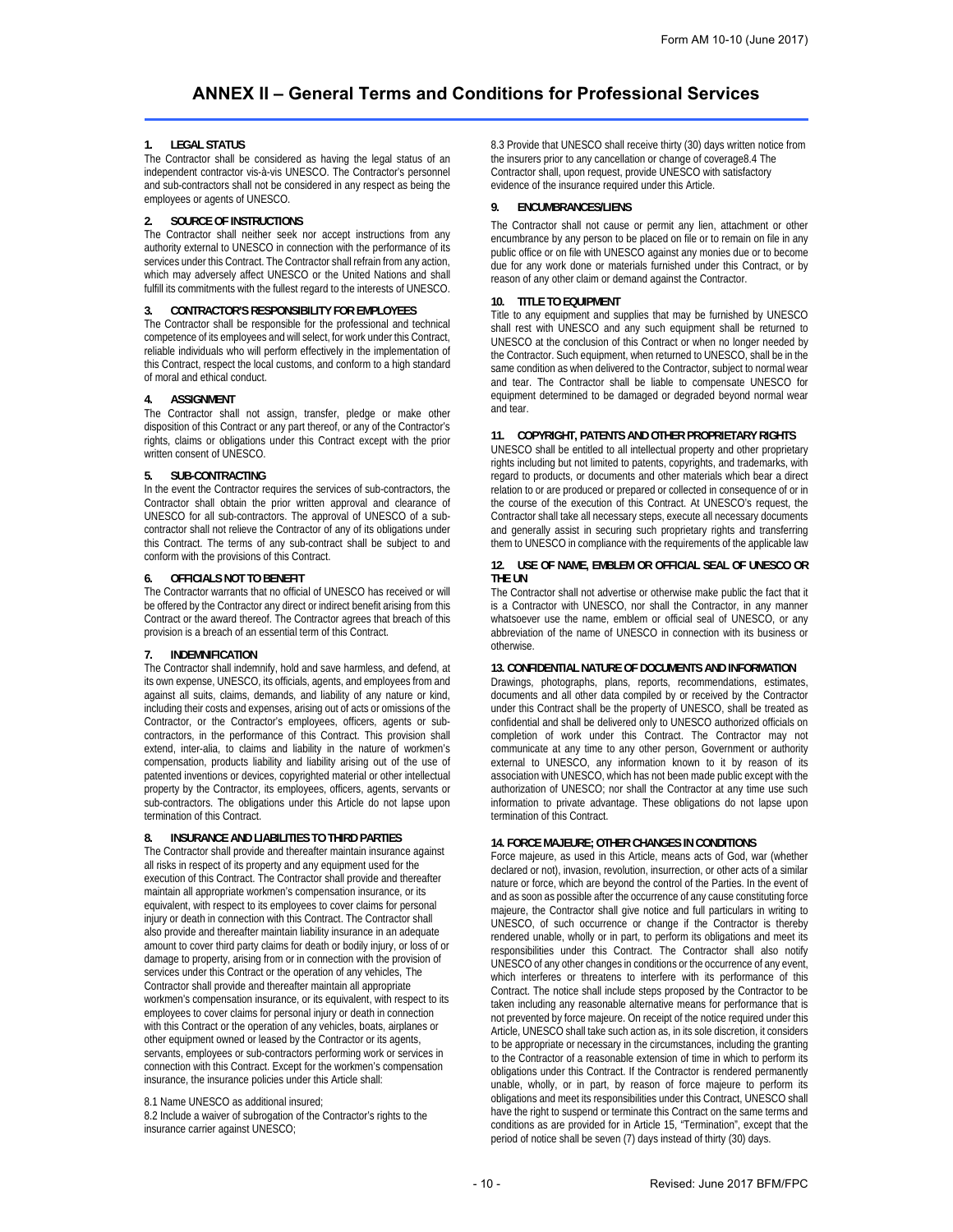#### **15. TERMINATION**

 Either party may terminate this Contract for cause, in whole or in part, upon thirty days notice, in writing, to the other party. The initiation of arbitral proceedings in accordance with Article 16 "Settlement of Disputes" below shall not be deemed a termination of this Contract. UNESCO reserves the right to terminate without cause this Contract at any time upon 15 days prior written notice to the Contractor, in which case UNESCO shall reimburse the Contractor for all reasonable costs incurred by the Contractor prior to receipt of the notice of termination. In the event of any termination by UNESCO under this Article, no payment shall be due from UNESCO to the Contractor except for work and services satisfactorily performed in conformity with the express terms of this Contract. The Contractor shall take immediate steps to terminate the work and services in a prompt and orderly manner and to minimize losses and further expenditures. Should the Contractor be adjudged bankrupt, or be liquidated or become insolvent, or should the Contractor make an assignment for the benefit of its creditors, or should a Receiver be appointed on account of the insolvency of the Contractor, UNESCO may, without prejudice to any other right or remedy it may have, terminate this Contract forthwith. The Contractor shall immediately inform UNESCO of the occurrence of any of the above events.

#### **16. SETTLEMENT OF DISPUTES**

#### 16.1 Amicable Settlement

The Parties shall use their best efforts to settle amicably any dispute, controversy or claim arising out of, or relating to this Contract or the breach, termination or invalidity thereof. Where the parties wish to seek such an amicable settlement through conciliation, the conciliation shall take place in accordance with the UNCITRAL Conciliation Rules then obtaining, or according to such other procedure as may be agreed between the parties.

16.2 Arbitration

Unless, any such dispute, controversy or claim between the Parties arising out of or relating to this Contract or the breach, termination or invalidity thereof is settled amicably under the preceding paragraph of this Article within sixty (60) days after receipt by one Party of the other Party's request for such amicable settlement, such dispute, controversy or claim shall be referred by either Party to arbitration in accordance with the UNCITRAL Arbitration Rules then obtaining, including its provisions on applicable law. The arbitral tribunal shall have no authority to award punitive damages. The Parties shall be bound by any arbitration award rendered as a result of such arbitration as the final adjudication of any such controversy, claim or dispute.

#### **17. PRIVILEGES AND IMMUNITIES**

Nothing in or relating to this Contract shall be deemed a waiver, express or implied, of any of the privileges and immunities of UNESCO.

#### **18. TAX EXEMPTION**

18.1 Section 7 of the Convention on the Privileges and Immunities of the United Nations provides, inter-alia, that UNESCO, is exempt from all direct taxes, except charges for public utility services, and is exempt from customs duties and charges of a similar nature in respect of articles imported or exported for its official use. In the event any governmental authority refuses to recognize the UNESCO exemption from such taxes, duties or charges, the Contractor shall immediately consult with UNESCO to determine a mutually acceptable procedure.

18.2 Accordingly, the Contractor authorizes UNESCO to deduct from the Contractor's invoice any amount representing such taxes, duties or charges, unless the Contractor has consulted with UNESCO before the payment thereof and UNESCO has, in each instance, specifically authorized the Contractor to pay such taxes, duties or charges under protest. In that event, the Contractor shall provide UNESCO with written evidence that payment of such taxes, duties or charges has been made and appropriately authorized.

#### **19. CHILD LABOUR**

19.1 The Contractor represents and warrants that neither it, nor any of its suppliers is engaged in any practice inconsistent with the rights set forth in the Convention on the Rights of the Child, including Article 32 thereof, which*, inter-alia*, requires that a child shall be protected from performing any work that is likely to be hazardous or to interfere with the child's education, or to be harmful to the child's health or physical mental, spiritual, moral or social development.

19.2 Any breach of this representation and warranty shall entitle UNESCO to terminate this Contract immediately upon notice to the Contractor, at no cost to UNESCO.

#### **20. MINES**

20.1 The Contractor represents and warrants that neither it nor any of its suppliers is actively and directly engaged in patent activities, development, assembly, production, trade or manufacture of mines or in such activities in respect of components primarily utilized in the manufacture of Mines. The term "Mines" means those devices defined in Article 2, Paragraphs 1, 4 and 5 of Protocol II annexed to the Convention on Prohibitions and Restrictions on the Use of Certain Conventional Weapons Which May Be Deemed to Be Excessively Injurious or to Have Indiscriminate Effects of 1980.

20.2 Any breach of this representation and warranty shall entitle UNESCO to terminate this Contract immediately upon notice to the Contractor, without any liability for termination charges or any other liability of any kind of UNESCO.

#### **21. OBSERVANCE OF THE LAW**

The Contractor shall comply with all laws, ordinances, rules, and regulations bearing upon the performance of its obligations under the terms of this Contract.

#### **22. AUTHORITY TO MODIFY**

No modification or change in this Contract, no waiver of any of its provisions or any additional contractual relationship of any kind with the Contractor shall be valid and enforceable against UNESCO unless provided by an amendment to this Contract signed by the authorized official of UNESCO.

#### **23. SECURITY**

The responsibility for the safety and security of the Contractor and its personnel and property, and of UNESCO property in the Contractor's custody, rests with the Contractor.

The Contractor shall:

(a) put in place an appropriate security plan and maintain the security plan, taking into account the security situation in the country where the services are being provided;

(b) assume all risks and liabilities related to the Contractor's security, and the full implementation of the security plan.

UNESCO reserves the right to verify whether such a plan is in place, and to suggest modifications to the plan when necessary. Failure to maintain and implement an appropriate security plan as required hereunder shall be deemed a breach of this contract. Notwithstanding the foregoing, the Contractor shall remain solely responsible for the security of its personnel and for UNESCO property in its custody.

#### **24. ANTI-TERRORISM**

The Contractor agrees to undertake all reasonable efforts to ensure that none of the UNESCO funds received under this Contract are used to provide support to individuals or entities subject to sanctions measures imposed by the Security Council and that the recipients of any amounts provided by UNESCO hereunder do not appear on the Consolidated United Nations Security Council Sanctions List, including the UN Security Council Resolution 1267 (1989). The list can be accessed via: https://www.un.org/sc/suborg/en/sanctions/un-sc-consolidated-list.

This provision must be included in all sub-contracts or sub-agreements entered into under this Contract.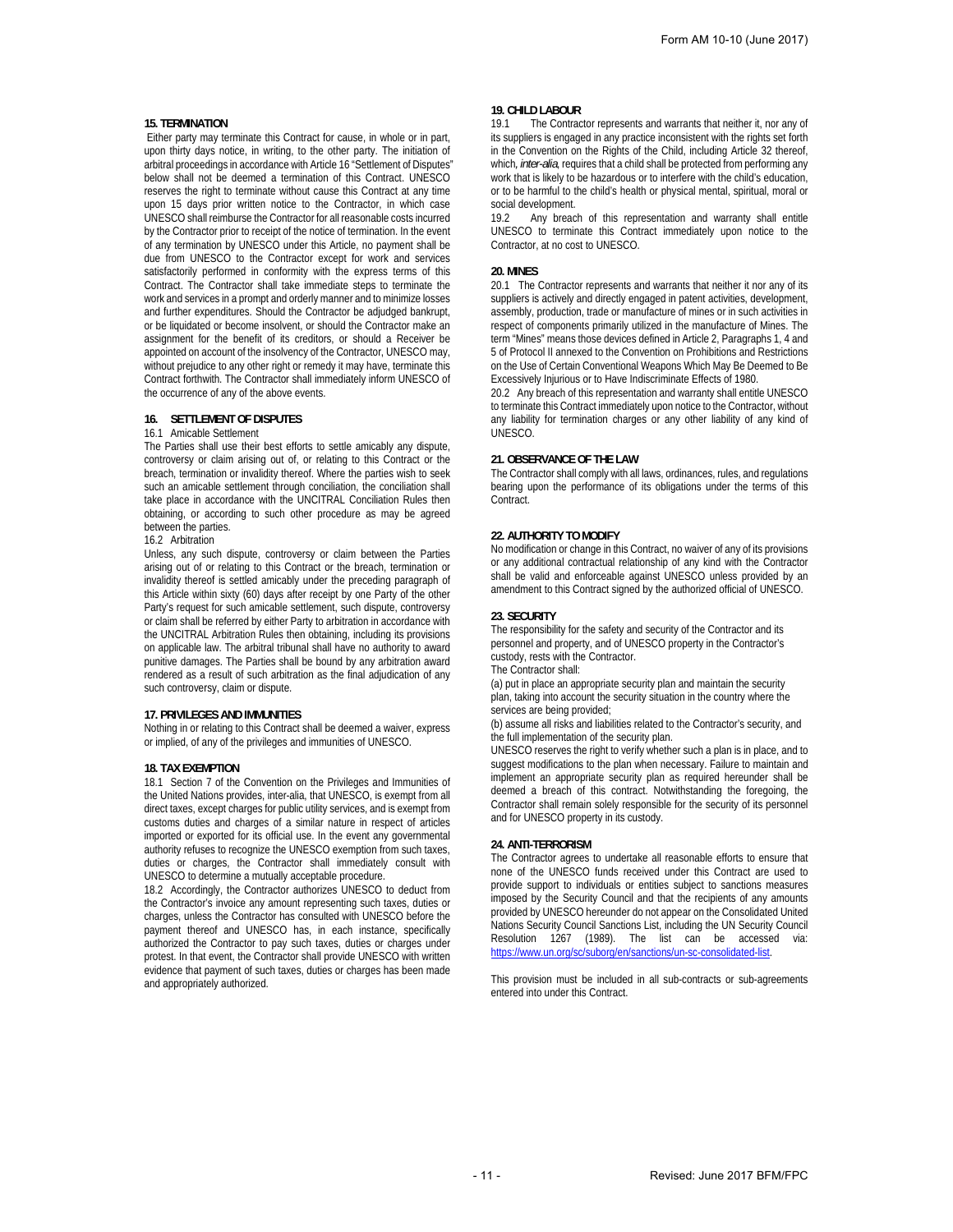# 1. Background

The Sustainable Development Goals (SDGs), agreed upon within a resolution adopted in the General Assembly on 25 September 2015, includes as Goal 4.1 the following:

*4.1 By 2030, ensure that all girls and boys complete free, equitable and quality primary and secondary education leading to relevant and effective learning outcomes* 

In 2017, the following indicators were agreed for the above goal:

*4.1.1 Proportion of children and young people: (a) in grades 2/3; (b) at the end of primary; and (c) at the end of lower secondary achieving at least a minimum proficiency level in (i) reading and (ii) mathematics, by sex* 

Indicator 4.1.1, which is in effect a set of twelve related indicators, is striking because compared to the earlier Millennium Development Goals (MDGs) governing the global development agenda between 2000 and 2015, this SDG indicator enhances enormously the focus on learning, as opposed to mere attendance. This reflects the fact that today, to a far greater degree than in around 2000, the economic and development literature puts human skills at the center of human progress and survival, and as a means for reducing social inequality.

The word 'all' in the goal implies a target for the indicator of 100% by 2030. The SDG targets in general and in particular those of SDG 4.1.1, are set politically, and have not really been informed by scientific projections of what is possible. Aspirational targets are a reality in global and national politics, yet there should be some projections to inform, at the very least, reporting and conclusions around whether the systems are truly succeeding or failing.

# 2. Key tasks

Under the overall authority of the Director of the UNESCO Institute for Statistics), and in close collaboration with UIS Associate Programme Specialist, the Contractor shall perform the tasks below:

a. Facilitate policy linking workshops:

Contractor will pilot the draft Policy Linking Toolkit and Global Proficiency Framework (e.g., the performance‐level descriptors or PLDs) developed by USAID and UNESCO in five countries ‐ Jordan, Sudan, India, South Africa, and Cambodia - by facilitating, in each country, one or two four‐day workshops (one four‐day workshop for each education level –grade 2/3 and end of primary‐) to apply policy linking and develop country benchmarks in reading and math for reporting against SDG 4.1.1 (a) and (b). The final decision on the number of workshops in each country (one or two workshops) will be taken by the UIS according to the relevance of conducting policy linking based on the analysis of the alignment of the items of the national evaluation booklets collected by the contractor from the Government. Contractor will develop appropriate materials for the workshops, as indicated in the Policy Linking Toolkit developed by USAID; coordinate with UNESCO and USAID on plans for the workshops; facilitate the workshop in close coordination with the host-country government; and report back to UNESCO and USAID suggested refinements to the Policy Linking Toolkit and the Global Proficiency Framework. In each workshop, subject matter experts will determine, through the application of one of the established standard setting methodologies (e.g., modified Angoff) proposed in the Policy Linking Toolkit, cut scores on the local national assessment (or regional assessment) that align with the Global Proficiency Framework developed by USAID, UNESCO, and their partners.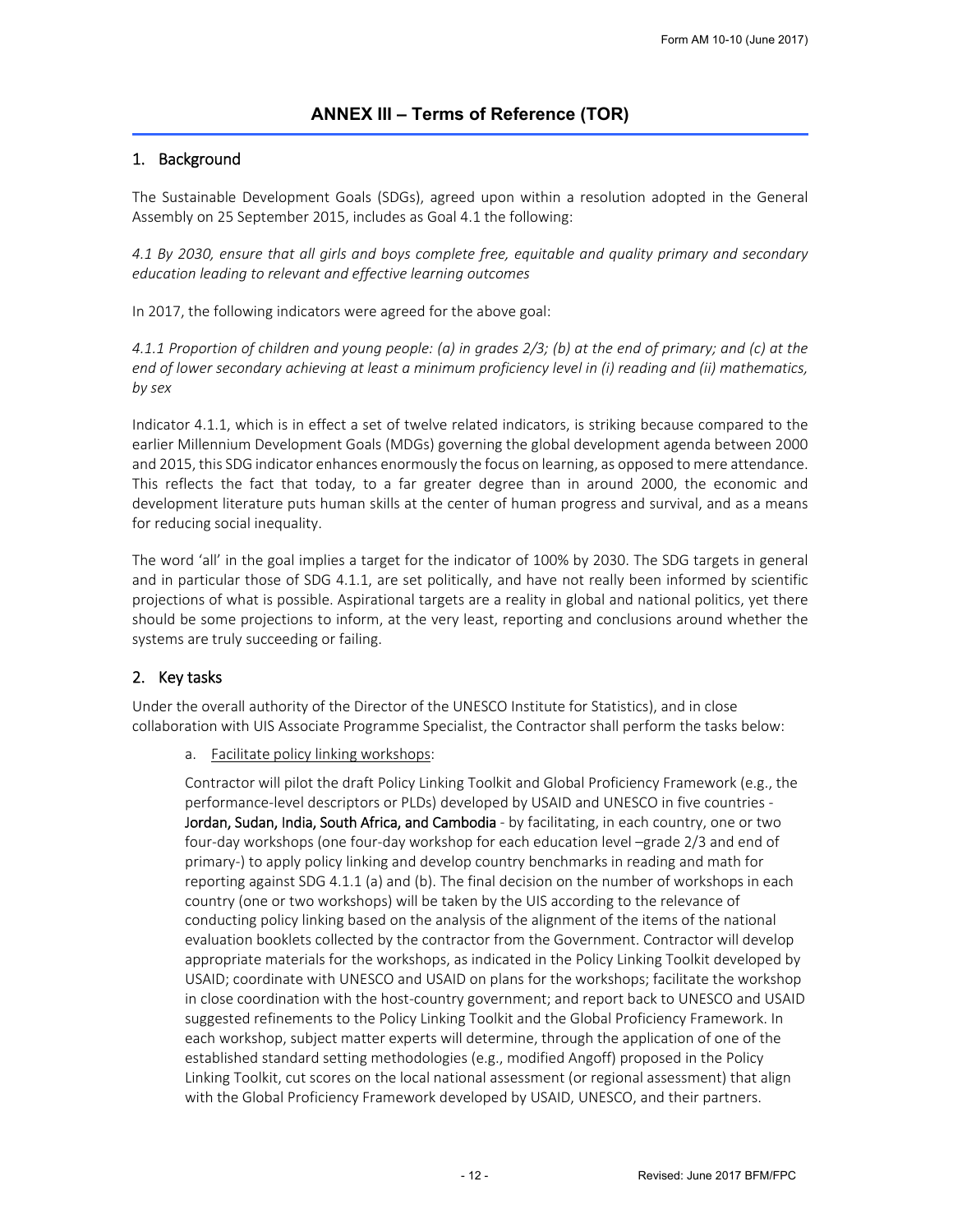To ensure appropriate expertise is present, Contractor shall field a team of four people; a lead facilitator, a reading facilitator, a math facilitator, and a data analyst. It could be a team of three people, with the lead facilitator also doing the data analysis (if the lead facilitator possesses data background). The Contractor shall work closely with the government to select panelists who are teachers, inspectors, curriculum experts, and language experts. Workshop participants should target 30 subject matter experts (SMEs) for reading and 30 SMEs for mathematics. Approximately 70 percent of the SMEs for this activity must be teachers with experience teaching reading/mathematics in Grade 2 or 3 (depending on the grade level of the country's national assessment) or at the end of primary (Grade 4, 5, or 6 to align with the grade level of the country's national assessment). The remaining 30 percent of SMEs must include inspectors, curriculum experts, inclusive education specialists, and language experts from the Ministry of Education. For example, a group of 15 panelists for a Grade 2 reading standard setting workshop could include 11 Grade 2 teachers, 1 inspector, 1 curriculum expert, 1 inclusive education specialist, and 1 language expert from the Ministry of Education. Contractor shall specify to the country that each panelist also has the following expertise:

- Understanding of the examinee population, including differences in subnational regions and individuals from different contexts (e.g., individuals affected by crisis and conflict and individuals from different language backgrounds)
- Ability to estimate item difficulty
- Knowledge of the instructional environment
- Appreciation of the consequences of standards

The country should ensure that the criteria are respected.

In addition to the characteristics above, the Contractor shall indicate to the country that the panel selection includes panelists who are representative of the population in the following ways:

- Gender representation: The standard setting panel should target half male participants and half female participants.
- Geographical representation: The panel should target equal representation of all the regions, provinces, or governorates.
- Ethnic or linguistic representation (if applicable): The ministry or project should set a minimum goal of ethnicity to reflect the current distribution of students. Even if benchmarks are only being set for one language, facilitators should ensure representation of participants who understand differences between learners learning in a second or third language and those learning in their first language.
- Other experience: Panelists' other experience or credentials may be considered, but only after fulfilling the three above factors.

The country should ensure that the criteria are respected.

A total of 60 SMEs will be needed: 30 to set reading cut scores (15 Grade 2/3 and 15 end of primary) and 30 for mathematics (15 Grade 2/3 and 15 end of primary).

Contractor shall collaborate with the Government in country to identify and invite these SMEs to the workshop.

Contractor shall also identify which assessment instruments the Government would like to use to connect reading and math outcomes to SDG 4.1. They must work to get a copy of that assessment (including test booklets and scoring guides), the results and datasets of the most recent application of the assessment to inform the design of materials for the workshop.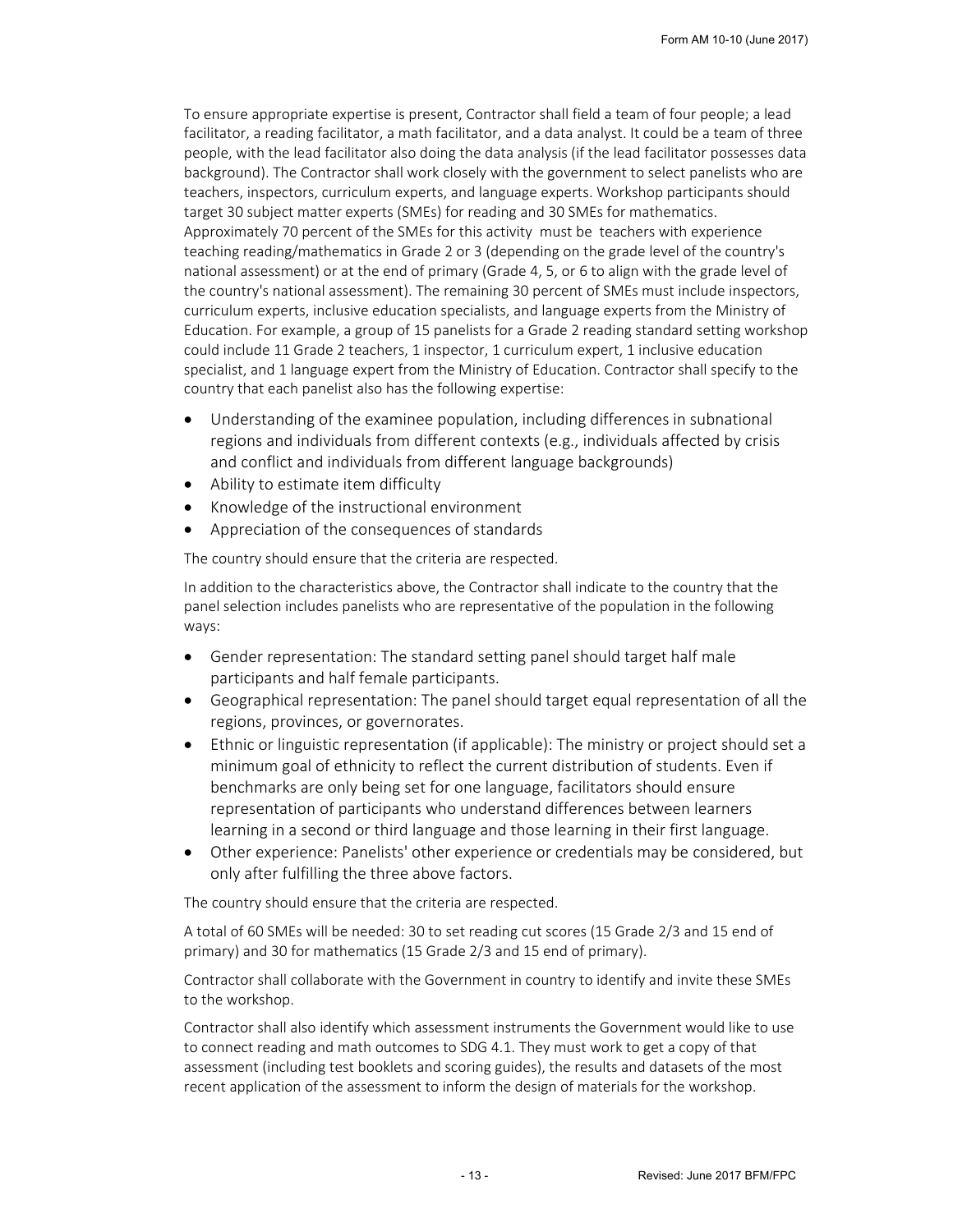Contractor must carefully follow the Draft Policy Linking Toolkit when developing the materials to ensure alignment. Contractor must provide pre‐workshop homework for participants (such as guidance on administering assessments in their classroom ahead of the workshop), as described in the Policy Linking Toolkit. Note that travel and per diem for the workshop facilitators shall be calculated and paid as a lump sum in accordance with UNESCO travel rules. Travel is based on economy class using the most economic and direct route. Per diem is in accordance with the International Civil Service Commission (ICSC) published rates for daily subsistence allowance.

Contractor will be responsible for facilitating the Policy Linking Workshop, including training participants on the methodology, their task, the purpose and use of the benchmarks, the scoring phases, and the validation process.

# b. Report with recommended benchmarks:

Contractor will also be responsible for recommending benchmarks to the Government based on the outcomes of the workshop and filling out validation paperwork; the reports must be validated with countries.

# c. Report with feedback on methodology:

Contractor shall report back on the strengths, weaknesses, challenges, and opportunities of the policy linking methodology, the toolkit itself, and the Global Proficiency Framework (PLDs). This evaluation methodology must be closely coordinated with UNESCO and USAID to ensure similar evaluation procedures between pilots funded by UNESCO and those funded by USAID.

# 3. Expected duration of the contract and period of service

3 August to 15 December 2020.

# 4. Expected deliverables and timeline

- a. Policy linking workshops and draft reports with recommended benchmarks: draft reports should be submitted to the UIS within 7 days after the administration of the workshops in each of the countries. The five draft reports should be submitted by 23 November 2020. i.
- b. Draft report with feedback on methodology should be submitted by 30 November 2020.

After the feedback provided by the UIS on the draft reports, the consultant shall submit the following final reports by 9 December 2020:

- c. Final Reports with recommended benchmarks
- d. Final Report with feedback on methodology

# An ideal sequence of activities and deliverables is provided in the table below.

| Activity                                               | Deliverable  |
|--------------------------------------------------------|--------------|
| Start of contract                                      |              |
| Obtain assessment tools and data sets from Country 1   |              |
| Prepare for policy linking workshop in Country 1       |              |
| Travel to Country 1 and set up workshop                |              |
| Hold 1st policy linking workshop in Country 1 (4 days) |              |
| Hold 2nd policy linking workshop in Country 1 (4 days) | Workshops    |
| Travel back from Country 1                             |              |
| Obtain assessment tools and data sets from Country 2   |              |
| Prepare draft report with benchmarks for Country 1     | Draft report |
| Prepare for policy linking workshop in Country 2       |              |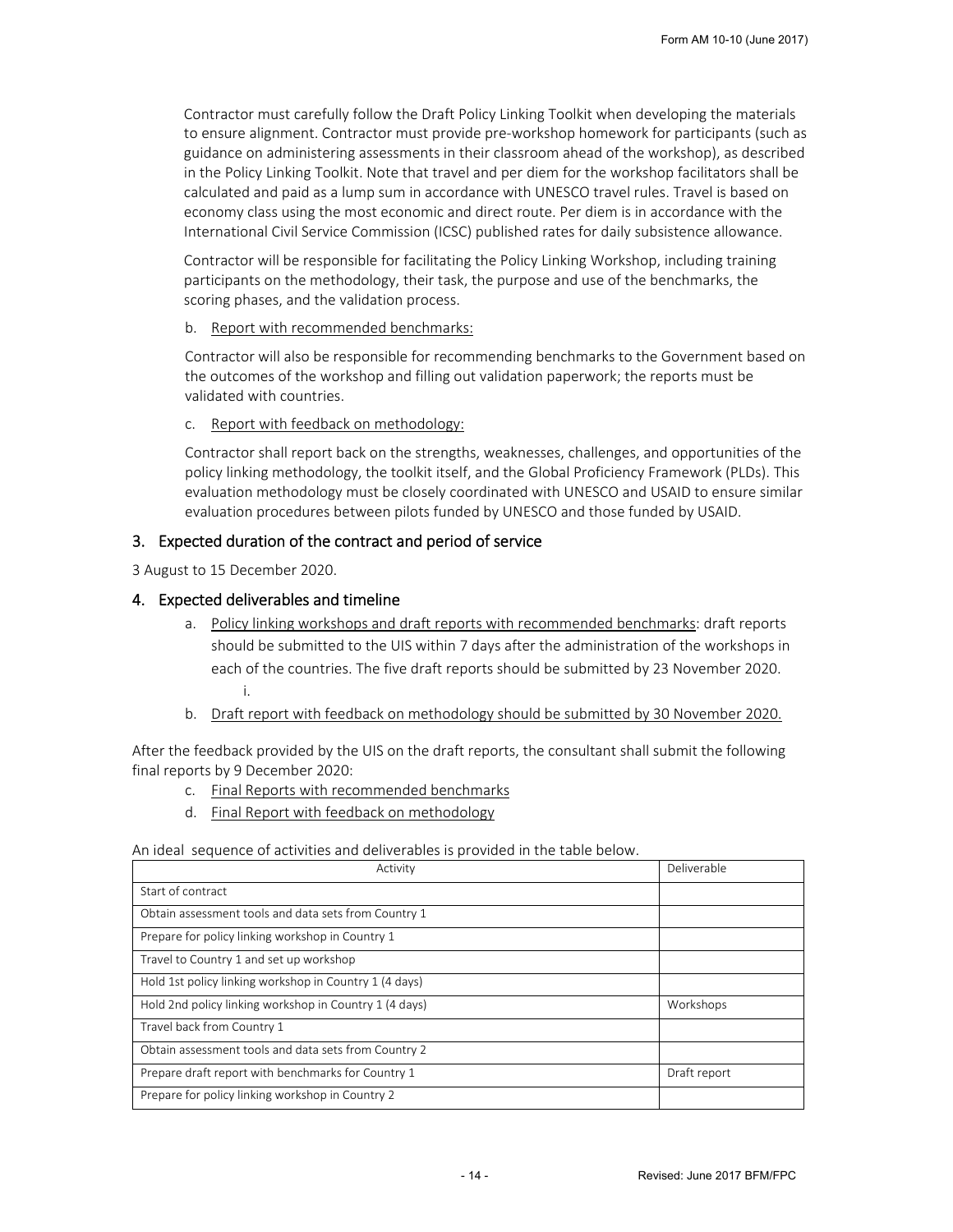| Travel to Country 2 and set up workshop                |                             |
|--------------------------------------------------------|-----------------------------|
| Hold 1st policy linking workshop in Country 2 (4 days) |                             |
| Hold 2nd policy linking workshop in Country 2 (4 days) | Workshops                   |
| Travel back from Country 2                             |                             |
| Obtain assessment tools and data sets from Country 3   |                             |
| Prepare draft report with benchmarks for Country 2     | Draft report                |
| Prepare for policy linking workshop in Country 3       |                             |
| Travel to Country 3 and set up workshop                |                             |
| Hold 1st policy linking workshop in Country 3 (4 days) |                             |
| Hold 2nd policy linking workshop in Country 3 (4 days) | Workshops                   |
| Travel back from Country 3                             |                             |
| Obtain assessment tools and data sets from Country 4   |                             |
| Prepare draft report with benchmarks for Country 3     | Draft report                |
| Prepare for policy linking workshop in Country 4       |                             |
| Travel to Country 4 and set up workshop                |                             |
| Hold 1st policy linking workshop in Country 4 (4 days) |                             |
| Hold 2nd policy linking workshop in Country 4 (4 days) | Workshops                   |
| Travel back from Country 4                             |                             |
| Obtain assessment tools and data sets from Country 5   |                             |
| Prepare draft report with benchmarks for Country 4     | Draft report                |
| Prepare for policy linking workshop in Country 5       |                             |
| Travel to Country 5 and set up workshop                |                             |
| Hold 1st policy linking workshop in Country 5 (4 days) |                             |
| Hold 2nd policy linking workshop in Country 5 (4 days) | Workshops                   |
| Travel back from Country 5                             |                             |
| Prepare draft report with benchmarks for Country 5     | Draft report                |
| Draft report with feedback on methodology              | Draft report<br>methodology |
| Discuss and finalize draft reports                     | Final reports               |
| End of contract                                        |                             |

# 5. Eligibility/qualification/experience requirements

Proposals will be disqualified if any mandatory criteria are not met.

Evidence and references must be clearly displayed in the proposal submission and the individual CVs.

# *Expertise of Firm / Institution*

- Mandatory: minimum 5 years of experience in development, administration, or data analysis, of large‐scale learning assessments
- Mandatory: demonstrated experience and knowledge in developing or classification of learning assessments items for one or more large‐scale learning assessments
- An asset: one or more references for having successfully developed, administered or data analysed large‐scale learning assessments, from a development partner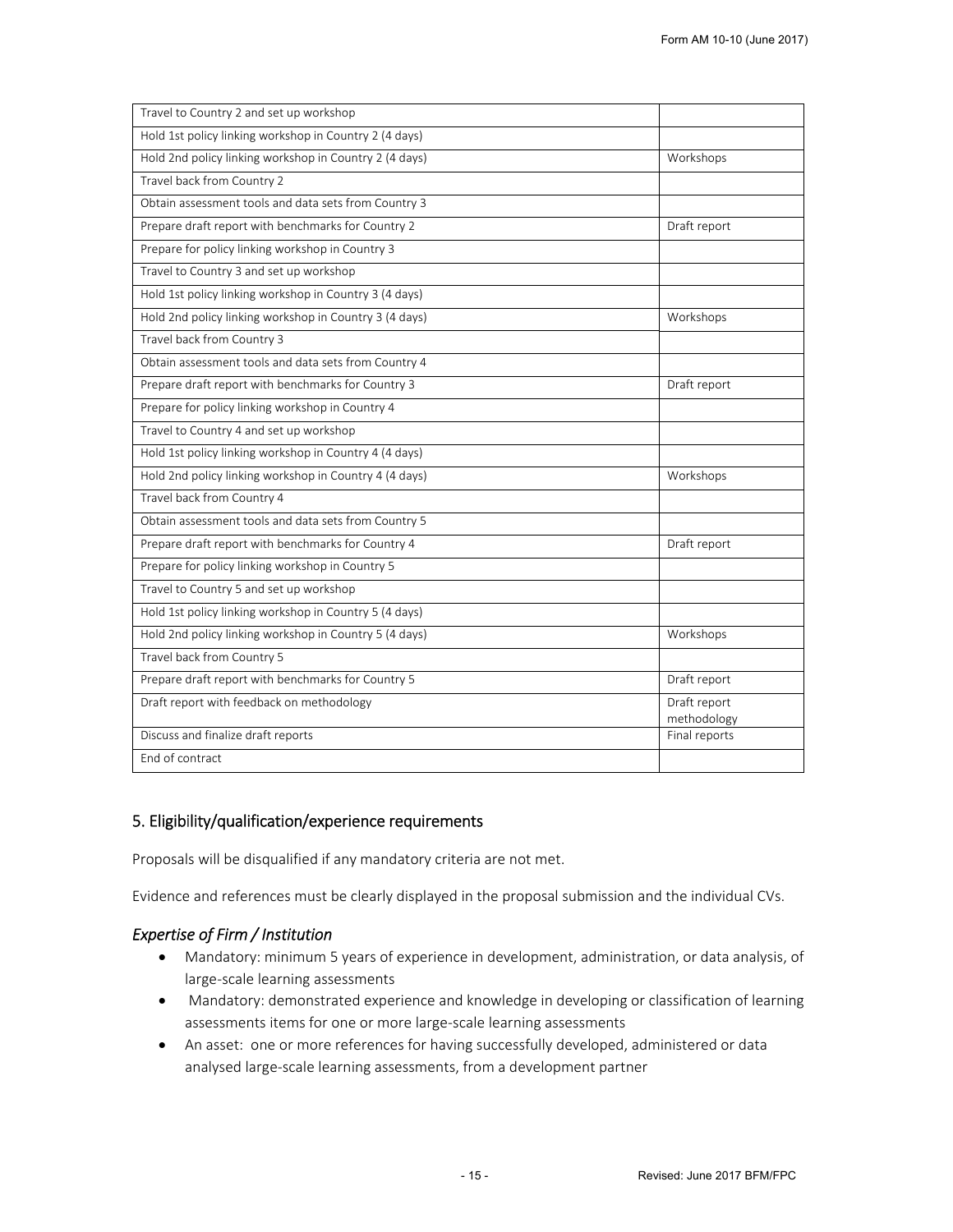An asset: example of past work with a government, preferably from one of the countries in the RFP (Jordan, Sudan, India, South Africa, Cambodia)

# *Requirements for the Team of Facilitators*

Team of four people- – a lead facilitator, a reading facilitator, a math facilitator, and a data analyst-It could be a team of three people, with the lead facilitator also doing the data analysis (if the lead facilitator possesses data background)

# Experience and qualifications of the team:

- Lead facilitator:
	- Mandatory: Advance university degree in a Psychometrics, Statistics, or related fields, Excellent oral communication and report writing skills in English
	- Mandatory: minimum 10 years of programme or project management on a global/international basis with relevance to learning assessments,
	- -
	- Mandatory : a minimum of one reference on program implementation in developing countries
	- An asset: minimum of one reference in supporting the design, administration or data analysis of large‐scale assessments at the international level
	- An asset: one or more work experiences with the UN
- Data analyst:
	- Mandatory: University degree in Psychometrics, Statistics, or related fields, Excellent oral communication and report writing skills in English
	- Mandatory: minimum 10 years of experience in learning assessment data analysis,
	- -
	- Mandatory: a minimum of one reference on work in developing countries
		- An asset: a minimum of one reference for supporting design, administration or data analysis of large‐scale assessments
		- An asset: one or more work experiences with the UN
- Reading facilitator:
	- Mandatory: University degree in Psychometrics, Statistics, or related field, Excellent oral communication and report writing skills in English
	- Mandatory: min 8 years of experience in curriculum, assessment framework or content development with focus in reading,
	- Mandatory: a minimum of one reference on work in developing countries
	- An asset: a minimum of one reference for supporting design, administration or data analysis of large‐scale assessments
	- An asset: one or more work experiences with the UN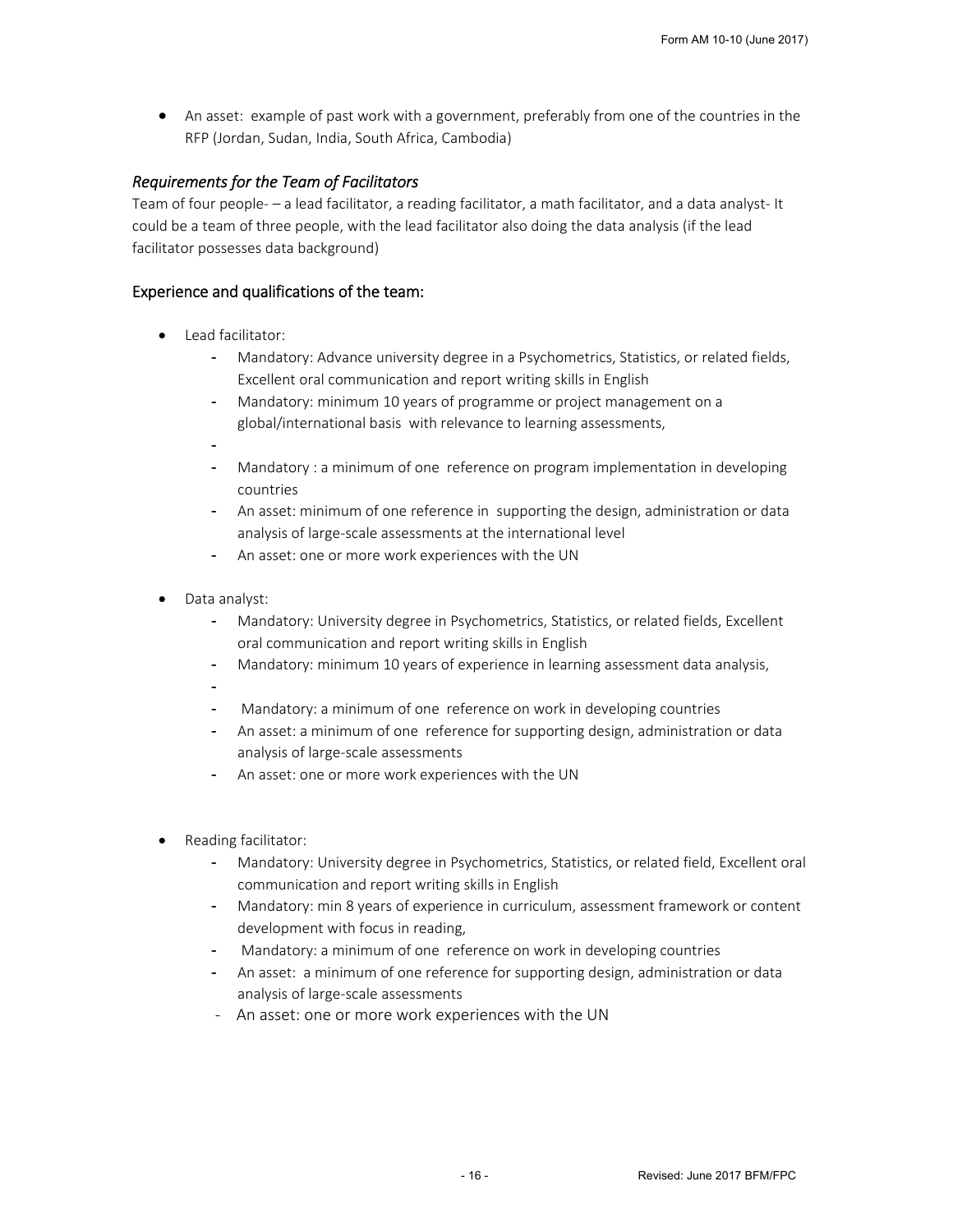- Mathematics facilitator:
	- Mandatory: University degree in Psychometrics, Statistics, or related field, Excellent oral communication and report writing skills in English
	- Mandatory: min 8 years of experience in curriculum, assessment framework or content development with focus in mathematics
	- Mandatory: a minimum of one reference on work in developing countries
	- An asset: a minimum of one reference for supporting design, administration or data analysis of large‐scale assessments
	- An asset: one or more work experiences with the UN

# 6. The Proposal shall contain the mandatory documentation identified below:

- I. A realistic work plan with specific treatment of the key tasks and deliverables along with a clear repartition of tasks amongst team members.
- II. Project management and quality control: a. The proposal should describe the organization's approach used to provide the services, including their approach to quality assurance.

b. Describe the potential risks that may impact quality or timely completion of expected results. Describe measures that will be put in place to mitigate these risks.

III. Company profile and qualifications of the personnel:

a. Provide a brief description of the organization submitting the proposal, including types of activities undertaken.

b. Describe the availability of resources in terms of personnel and their qualifications required for this assignment. Describe the structure of the proposed team/personnel, and the work tasks that would be assigned to each.

c. Provide curricula vitae of the personnel who will be involved in the assignment. Highlight relevant academic qualifications, work experience, and specialized knowledge areas.

d. Special attention should be given to providing a clear picture of roles, responsibilities and accountability.

e. Outline experience in providing the required services. Include references as mentioned in the requirements above, with a description of the services provided and their outcome.

f. Ensure that supporting evidence of mandatory and desirable qualifications and experience is clearly outlined in the CV (personnel) and proposal (company).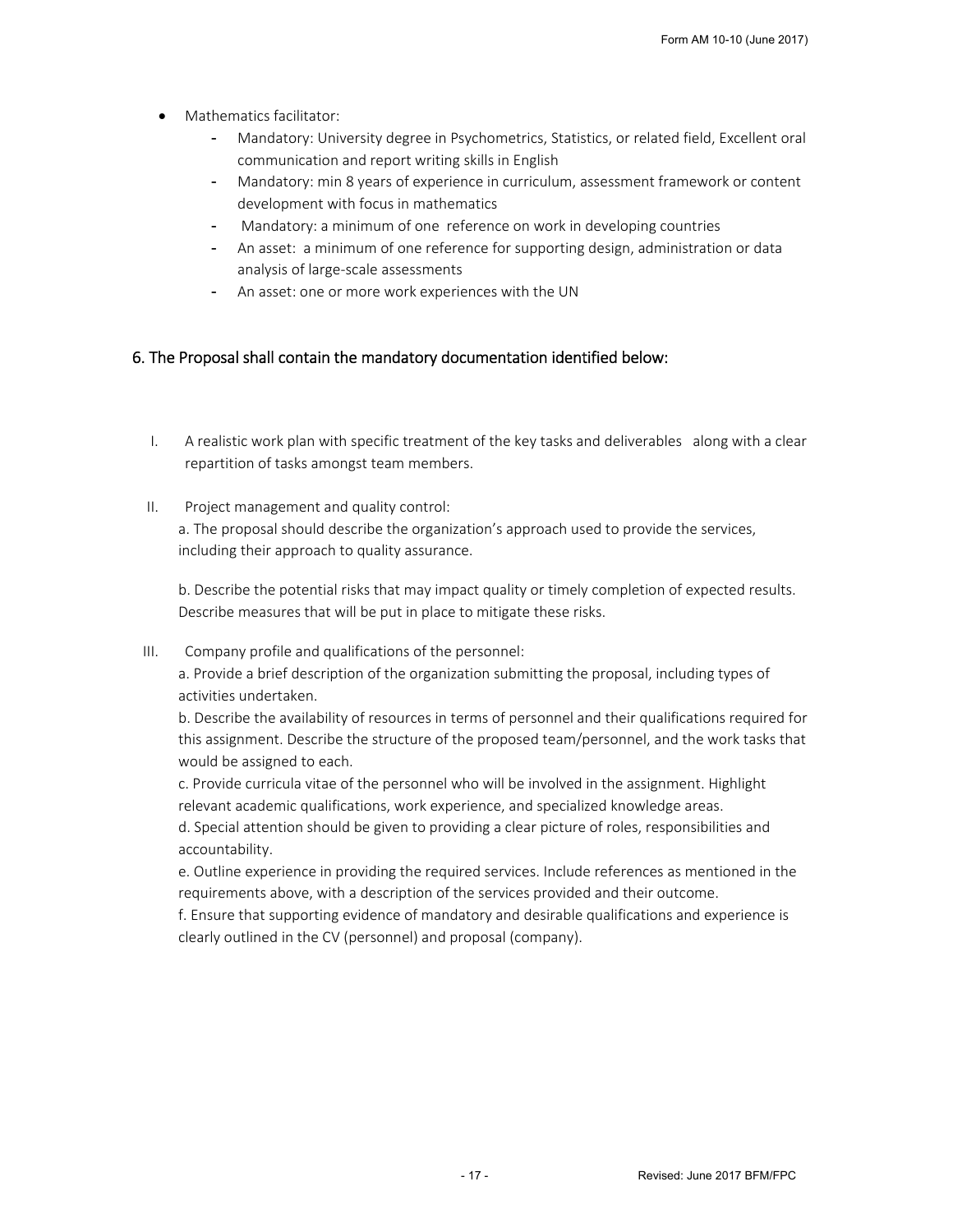IV. The financial proposal should contain:

A. Quotation for:

 i. Facilitating one four‐day workshop per country if the policy linking is to be applied to just one education level (early grades or end of primary);

- ii. Draft report on recommended benchmarks;
- iii. Draft report with feedback on methodology;
- iv. Final report with recommended benchmarks;
- v. Final report with feedback on methodology.

And

B. Quotation for:

i. Facilitating two four‐day workshops per country if the policy linking is to be applied to both educational levels;

ii. Draft report on recommended benchmarks;

iii. Draft report with feedback on methodology;

iv. Final report with recommended benchmarks;

v. Final report with feedback on methodology.

# Assurance mechanism:

UNESCO shall have the right, at its own expense, to have the Contractor's books and records pertaining to the project bank account and project execution reviewed (and, if desired, copied) upon prior written notice at any reasonable time agreeable to the Contractor by the UNESCO's, internal/external auditor, auditors as UNESCO may appoint or the Contractor's own auditor.

UNESCO may conduct, or arrange for, a periodic evaluation of the contractor's implementation of the project. To this end, the contractor will upon UNESCO's request, enable representatives or designees of UNESCO to visit the project site(s) and facilities, inspect property and review books and records related to the project.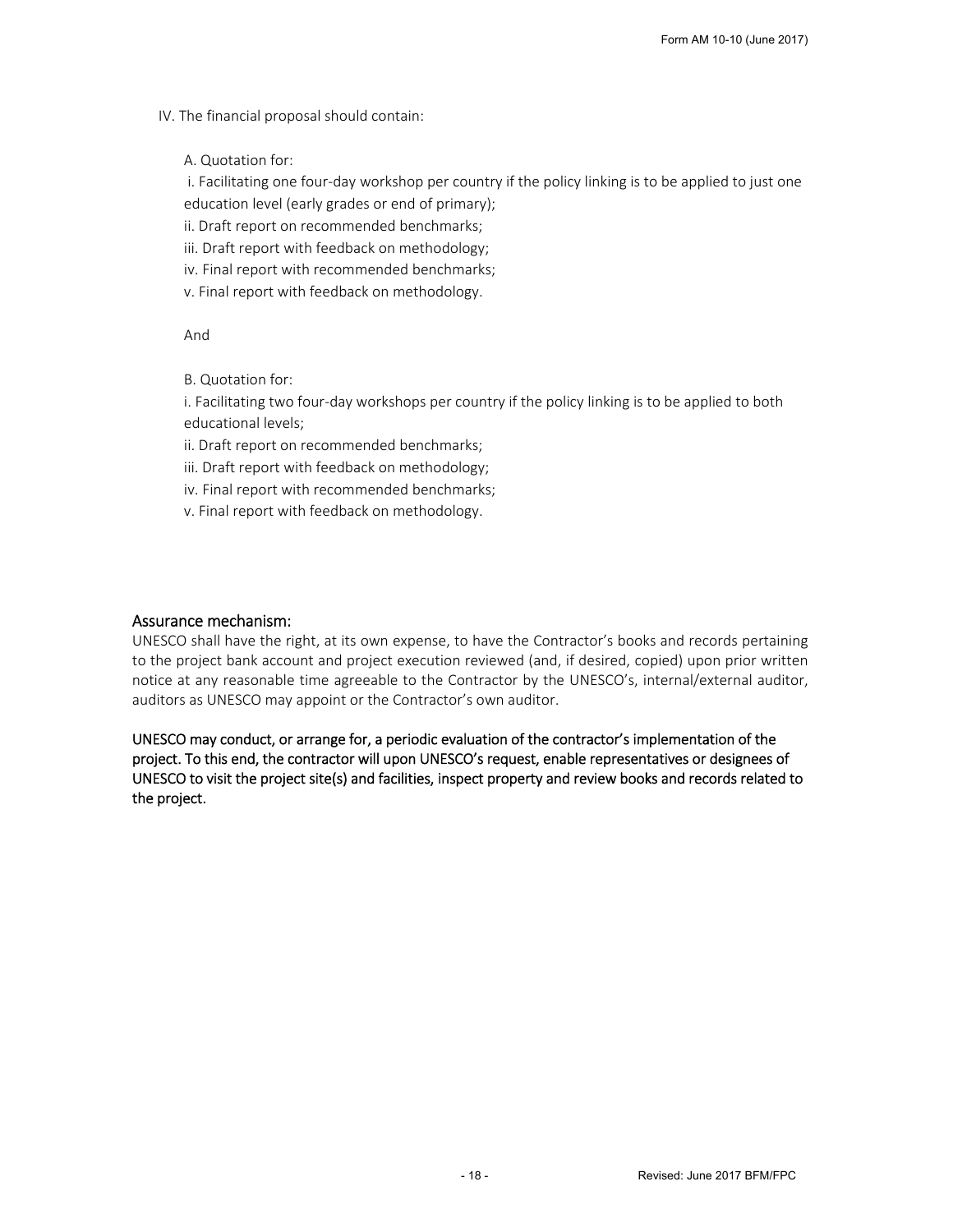# **ANNEX IV – Proposal Submission Form**

# **TO: The UNESCO Institute for Statistics To form an integral part of your technical proposal**

Dear Sir / Madam,

Having examined the Solicitation Documents, the receipt of which is hereby duly acknowledged, we, the undersigned, offer to provide Professional Services for the sum as may be ascertained in accordance with the Price Schedule attached herewith and made part of this Proposal.

We undertake, if our Proposal is accepted, to commence and complete delivery of all services specified in the contract within the time frame stipulated.

We agree to abide by this Proposal for a period of 90 days from the Proposal Closing Date as stipulated in the Solicitation Documents, and it shall remain binding upon us and may be accepted at any time before the expiration of that period.

We understand that you are not bound to accept any Proposal you may receive.

Name of Bidder:

Address of Bidder:

Authorised Signature:

Name & title of Authorised Signature: Date: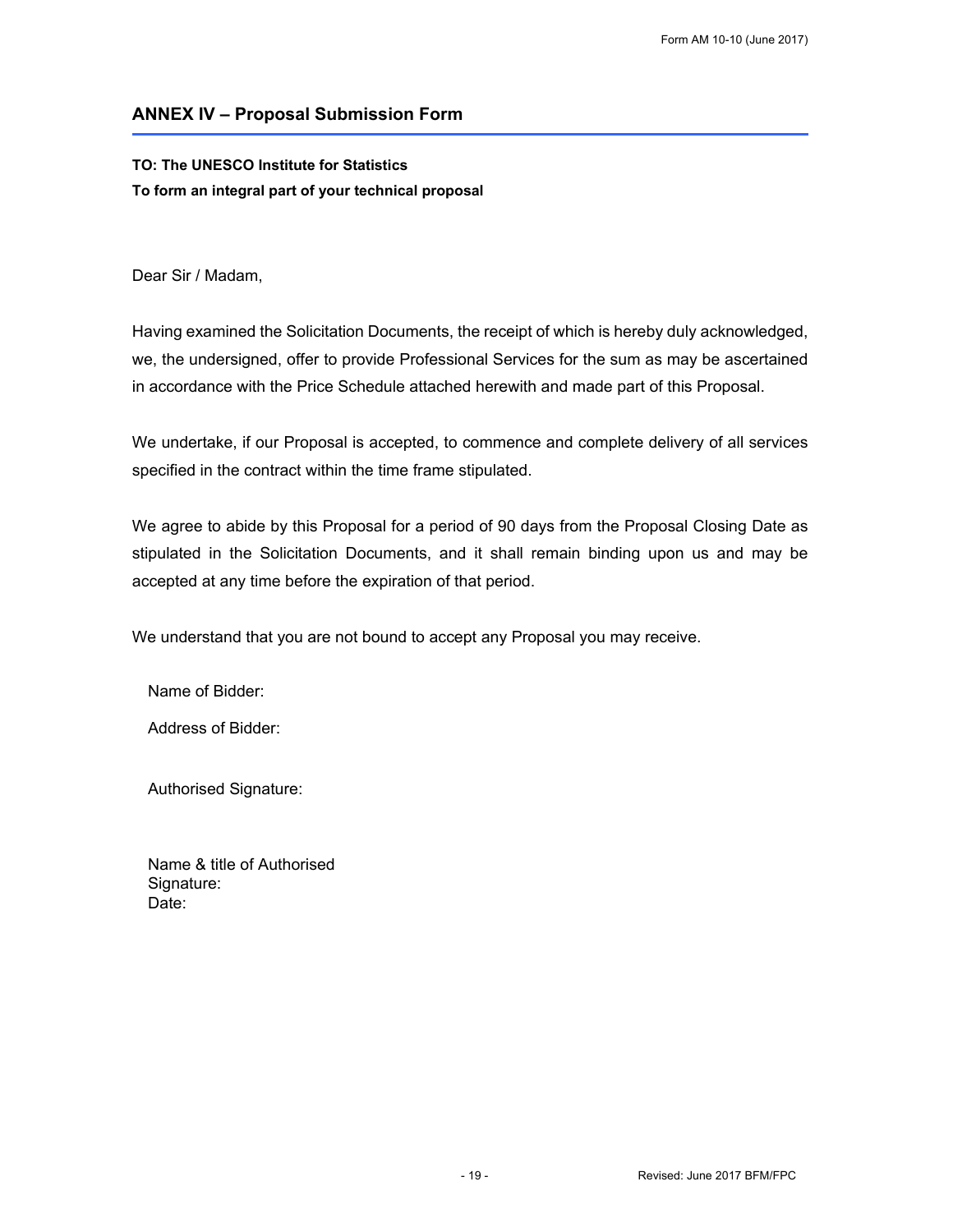# *GENERAL INSTRUCTIONS*

1. The Bidder is asked to prepare the Price Schedule as a separate envelope from the rest of the RFP response as indicated in paragraph 16 (b) of the Instructions to Offerors.

2. All prices/rates quoted must be in United States Dollars (USD) and exclusive of all taxes. UNESCO is exempt from taxes as detailed in Annex II, Clause 18.

3. The Price Schedule must provide a detailed cost breakdown. Provide separate figures for each functional grouping or category. If the contractor is required to travel in order to perform the work described in the TOR, a lump sum must be included in the total amount or to be listed separately. No travel shall be reimbursed.

4. It is the policy of UNESCO not to grant advance payments except in unusual situations where the potential contractor whether a private firm, NGO or a government or other entity, specifies in the proposal that there are special circumstances warranting an advance payment. UNESCO, at its discretion, may however determine that such payment is not warranted or determine the conditions under which such payment would be made.

Any request for an advance payment is to be justified and documented and must be submitted with the financial proposal. This justification shall explain the need for the advance payment, itemise the amount requested and provide a time-schedule for utilisation of said amount.

# **PART A – Cost breakdown by category of staff:**

| <b>Price Schedule</b><br><b>Request for Proposal Ref:</b><br>Total Financial Proposal [currency/amount]: |                                     |                             |                 |                   |                            |                            |                            |  |  |
|----------------------------------------------------------------------------------------------------------|-------------------------------------|-----------------------------|-----------------|-------------------|----------------------------|----------------------------|----------------------------|--|--|
|                                                                                                          | Date of Submission:                 |                             |                 |                   |                            |                            |                            |  |  |
|                                                                                                          |                                     |                             |                 |                   |                            |                            |                            |  |  |
|                                                                                                          | <b>Authorized Signature:</b>        |                             |                 |                   |                            |                            |                            |  |  |
|                                                                                                          |                                     |                             |                 |                   |                            |                            |                            |  |  |
|                                                                                                          | <b>Category of Staff</b>            | No of<br><b>Consultants</b> | Rate per<br>Day | No of<br>man-days | <b>Total USD</b><br>6.IV.A | <b>Total USD</b><br>6.IV.B | <b>Total</b><br><b>USD</b> |  |  |
| 1 <sub>1</sub>                                                                                           | Remuneration                        |                             |                 |                   |                            |                            |                            |  |  |
| 1.1                                                                                                      | <b>Lead Facilitator</b>             |                             |                 |                   |                            |                            |                            |  |  |
| 1.2                                                                                                      | Data Analyst                        |                             |                 |                   |                            |                            |                            |  |  |
| 1.3                                                                                                      | Reading Facilitator                 |                             |                 |                   |                            |                            |                            |  |  |
| 1.4                                                                                                      | <b>Mathematics Facilitator</b>      |                             |                 |                   |                            |                            |                            |  |  |
|                                                                                                          |                                     |                             |                 |                   |                            |                            |                            |  |  |
|                                                                                                          | <b>Description of Activity/Item</b> |                             |                 |                   |                            |                            |                            |  |  |
| 2.                                                                                                       | <b>Other Expenses</b>               |                             |                 |                   |                            |                            |                            |  |  |
| 2.1                                                                                                      | Travel <sup>1</sup>                 |                             |                 |                   |                            |                            |                            |  |  |
| 2.2                                                                                                      | Per Diem Allowances <sup>1</sup>    |                             |                 |                   |                            |                            |                            |  |  |
| 2.3                                                                                                      | Communications                      |                             |                 |                   |                            |                            |                            |  |  |
| 2.4                                                                                                      | Reproduction and Reports            |                             |                 |                   |                            |                            |                            |  |  |
| 2.5                                                                                                      | Equipment and other items           |                             |                 |                   |                            |                            |                            |  |  |
| 2.6                                                                                                      | Others (please specify)             |                             |                 |                   |                            |                            |                            |  |  |

*1. Final travel and per diem will be calculated in accordance with UNESCO travel rules.*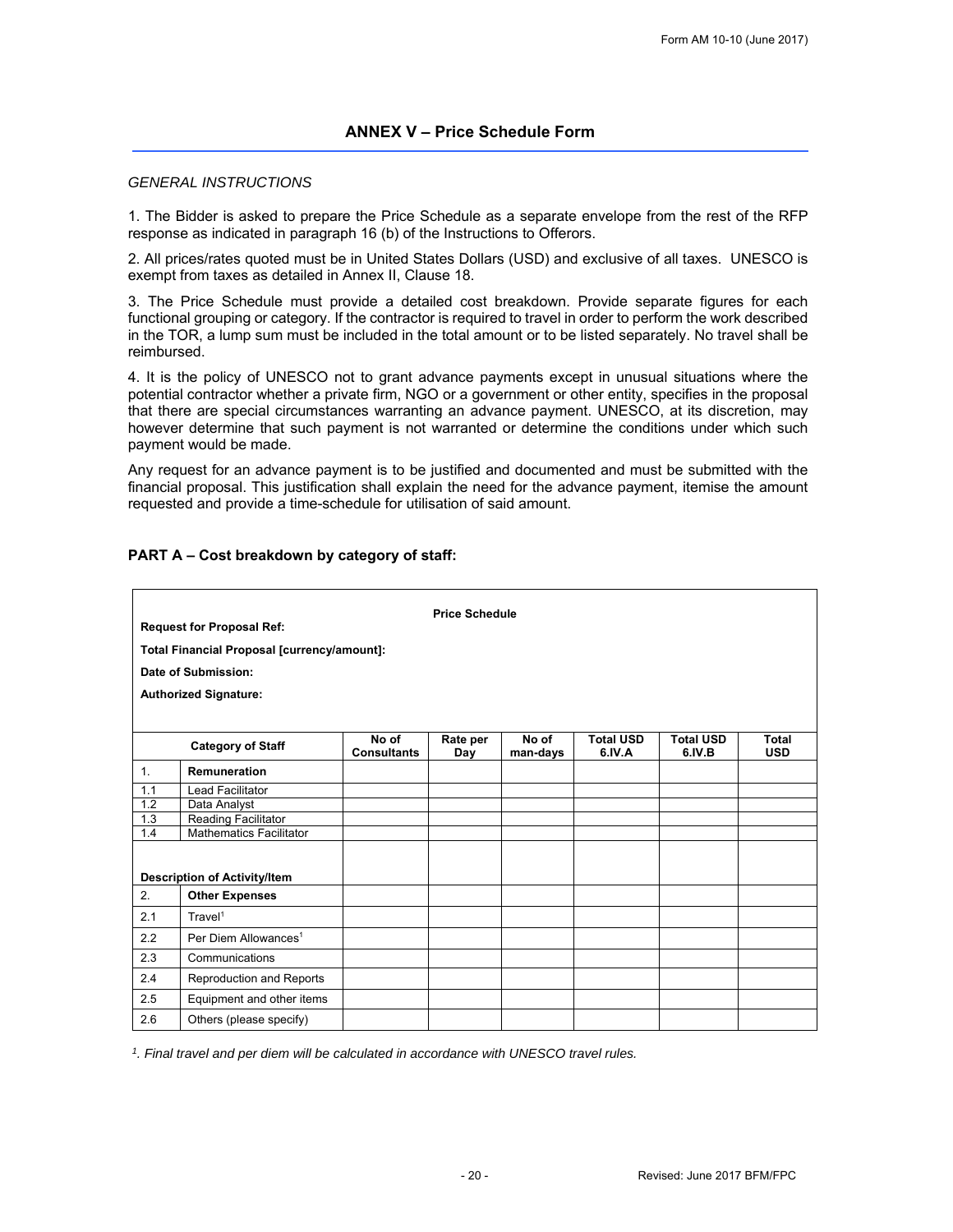| #          | <b>Deliverables</b>                                                                                                                                               | Offerors' experts<br>involved (lead<br>facilitator, data<br>analyst, reading | <b>Estimated</b><br><b>Duration in</b><br>days | Rate per<br>day | <b>Total Price</b><br>in USD |
|------------|-------------------------------------------------------------------------------------------------------------------------------------------------------------------|------------------------------------------------------------------------------|------------------------------------------------|-----------------|------------------------------|
|            |                                                                                                                                                                   | facilitator, math<br>facilitator)                                            |                                                |                 |                              |
| 6.IV.A.i   | Facilitating one four-day<br>workshop per country if the<br>policy linking is to be applied<br>to just one education level<br>(early grades or end of<br>primary) |                                                                              |                                                |                 |                              |
| 6.IV.A.ii  | Draft report on<br>recommended benchmarks                                                                                                                         |                                                                              |                                                |                 |                              |
| 6.IV.A.iii | Draft report with feedback on<br>methodology                                                                                                                      |                                                                              |                                                |                 |                              |
| 6.IV.A.iv  | Final report with<br>recommended benchmarks                                                                                                                       |                                                                              |                                                |                 |                              |
| 6.IV.A.v   | Final report with feedback on<br>methodology                                                                                                                      |                                                                              |                                                |                 |                              |
|            |                                                                                                                                                                   |                                                                              |                                                | <b>Total</b>    |                              |
|            |                                                                                                                                                                   |                                                                              |                                                |                 |                              |
| 6.IV.B.i   | Facilitating two four-day<br>workshops per country if the<br>policy linking is to be applied<br>to both educational levels.                                       |                                                                              |                                                |                 |                              |
| 6.IV.B.ii  | Draft report on<br>recommended benchmarks                                                                                                                         |                                                                              |                                                |                 |                              |
| 6.IV.B.iii | Draft report with feedback on<br>methodology                                                                                                                      |                                                                              |                                                |                 |                              |
| 6.IV.B.iv  | Final report with<br>recommended benchmarks                                                                                                                       |                                                                              |                                                |                 |                              |
| 6.IV.B.v   | Final report with feedback on<br>methodology                                                                                                                      |                                                                              |                                                |                 |                              |
|            |                                                                                                                                                                   |                                                                              |                                                | <b>Total</b>    |                              |

# **PART B - Cost breakdown by activity / deliverables (total of Part B must match total of Part A)**